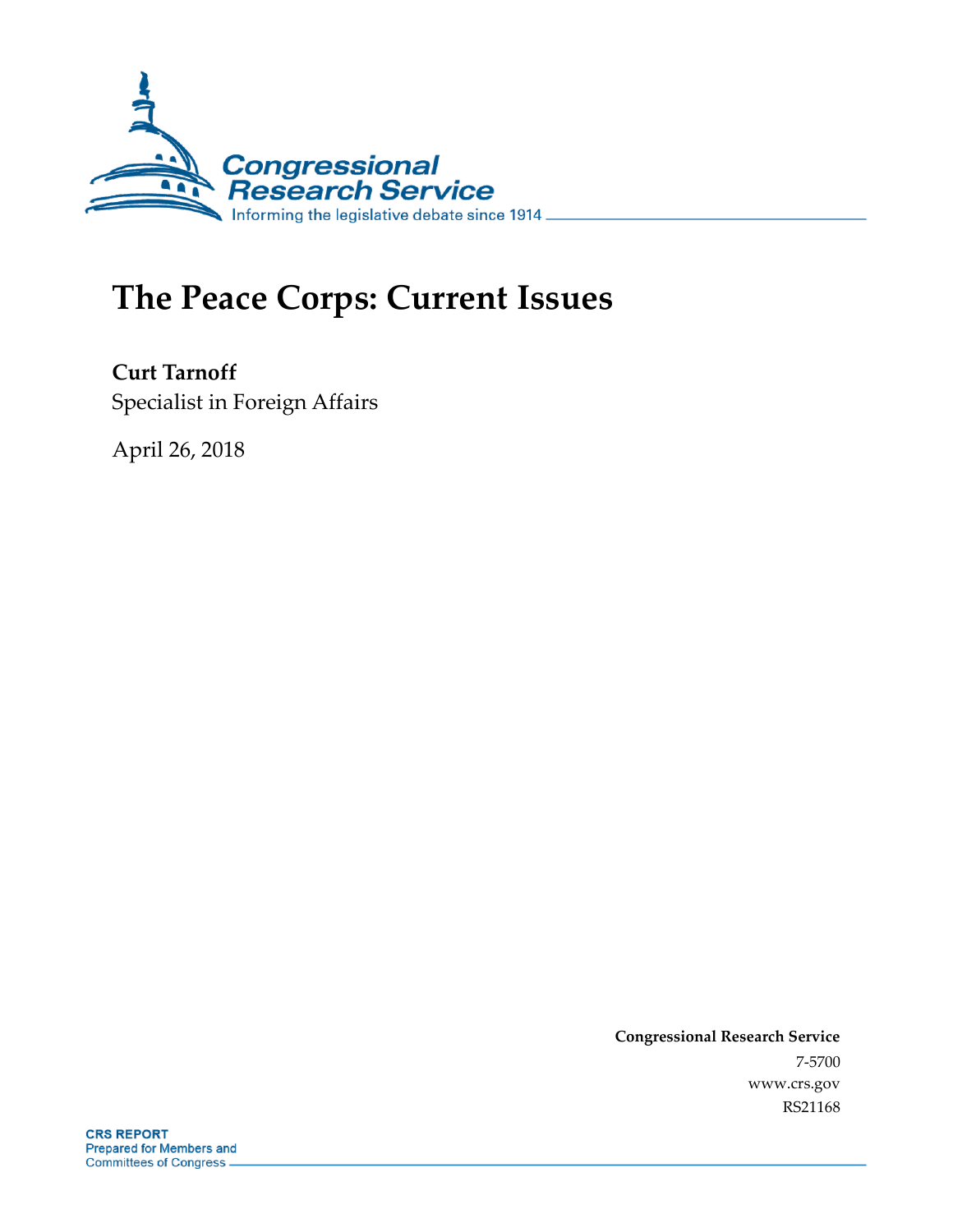## **Summary**

Founded in 1961, the Peace Corps has sought to meet its legislative mandate of promoting world peace and friendship by sending American volunteers to serve at the grassroots level in villages and towns in all corners of the globe. As of the end of September 2017, about 7,376 volunteers were serving in 65 nations.

In 2018, the  $115<sup>th</sup>$  Congress may consider the President's annual funding request for the Peace Corps, changes to the Peace Corps authorization legislation, and related issues.

On March 23, 2018, the Consolidated Appropriations, 2018 (P.L. 115-141), was signed into law, providing \$410 million for the Peace Corps, the same level as in FY2017, 3% above the Administration request of \$398.2 million.

On February 12, the Trump Administration issued its FY2019 budget request, including \$396.2 million for the Peace Corps, a 3% cut from the FY2018 level.

The last Peace Corps funding authorization (P.L. 106-30), approved in 1999, covered the years FY2000 to FY2003.

Current issues include the extent to which there is available funding for Peace Corps expansion, whether volunteers are able to function in a safe and secure environment, volunteer access to abortion, and other issues.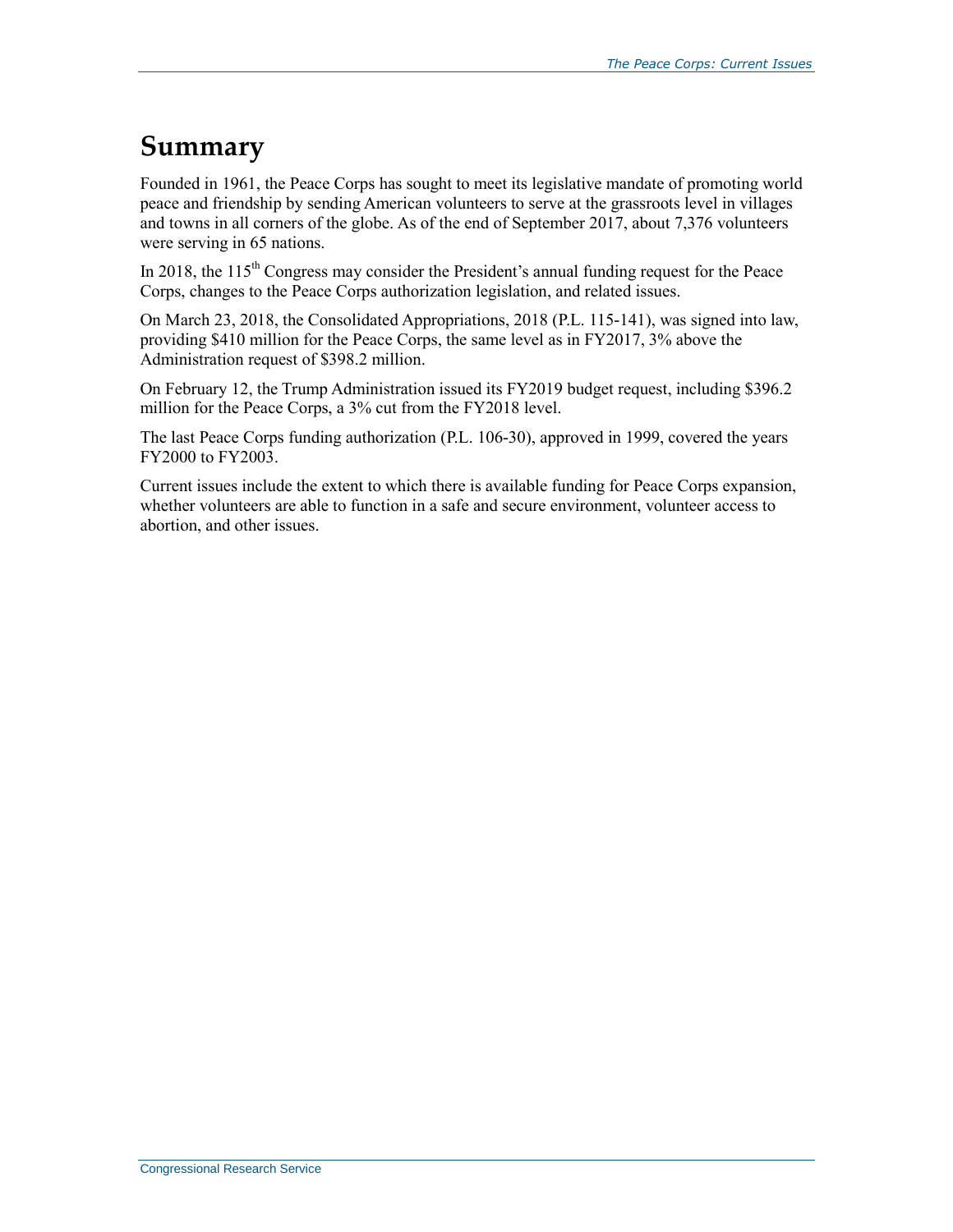## **Contents**

| The Peace Corps' Response to the 20/20 Stories and Victims' Charges  10 |  |
|-------------------------------------------------------------------------|--|
|                                                                         |  |
|                                                                         |  |
|                                                                         |  |
|                                                                         |  |
|                                                                         |  |
|                                                                         |  |

## **Figures**

## **Tables**

|--|--|

### Contacts

|--|--|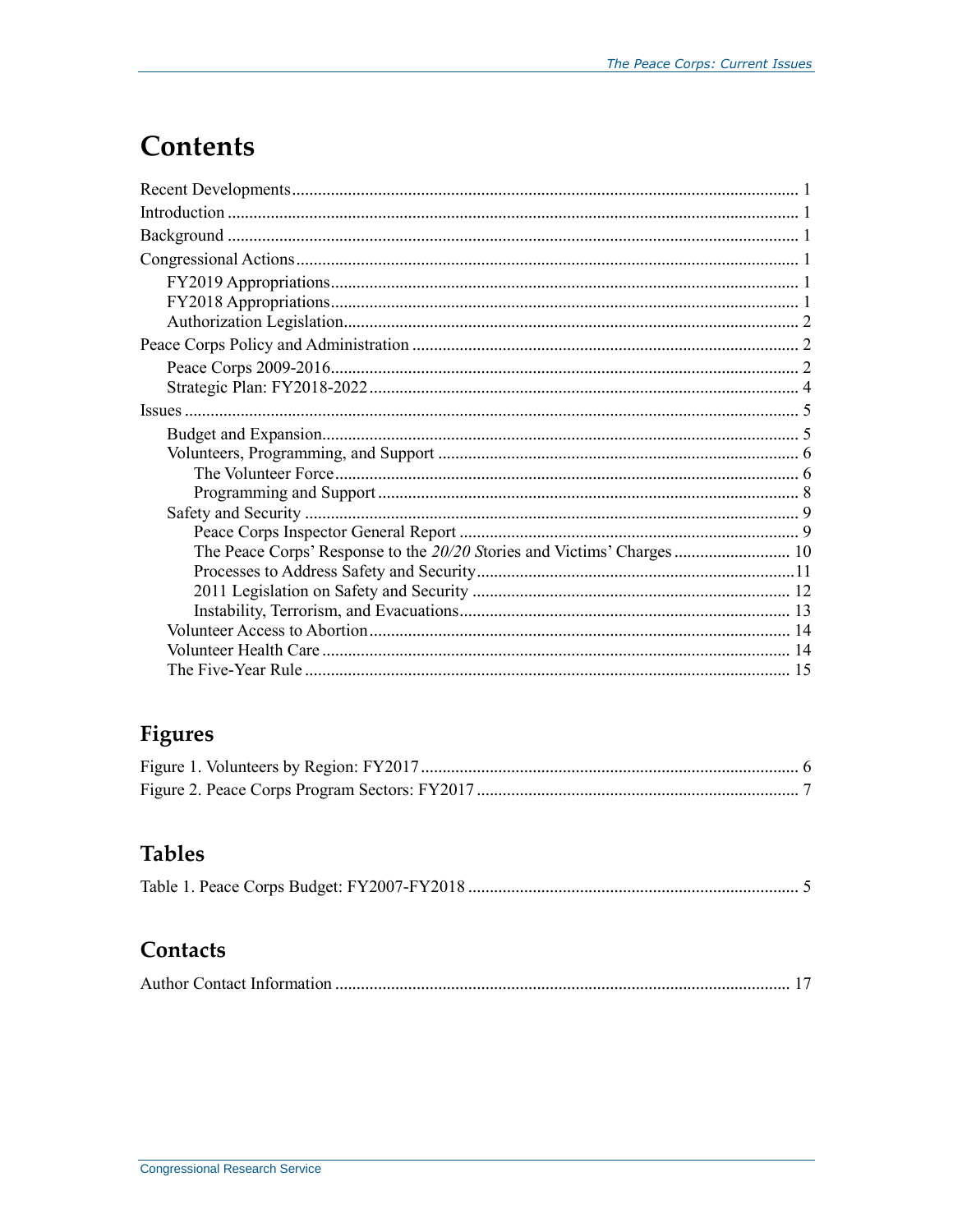## **Recent Developments**

On March 23, 2018, the Consolidated Appropriations, 2018 (P.L. 115-141), was signed into law, providing \$410 million for the Peace Corps, the same level as in FY2017, 3% above the Administration request of \$398.2 million.

On March 13, 2018, the Senate approved S. 2286 (the Nick Castle Peace Corps Reform Act of 2018), which addresses a range of Peace Corps issues, many related to volunteer health and safety.

On February 12, the Trump Administration issued its FY2019 budget request, including \$396.2 million for the Peace Corps, a 3% cut from the FY2018 level.

## **Introduction**

Generally viewed positively by the public and widely supported in Congress, the Peace Corps is the U.S. agency that provides volunteer skills internationally. In 2018, the 115<sup>th</sup> Congress may consider the President's FY2019 funding request for the Peace Corps, changes to the Peace Corps authorization legislation, and related issues. This report will be updated as events warrant.

## **Background**

Founded in 1961, the Peace Corps sends American volunteers to serve at the grassroots level in villages and towns across the globe to meet its three-point legislative mandate of promoting world peace and friendship by improving the lives of those they serve, helping others understand American culture, and sharing their experience with Americans back home. To date, more than 230,000 Peace Corps volunteers have served in 141 countries. As of the end of September 2017, 7,376 volunteers were serving in 65 nations.<sup>1</sup> Jody Olsen is the current Director of the Peace Corps.

## **Congressional Actions**

### **FY2019 Appropriations**

On March 23, 2018, the Consolidated Appropriations, 2018 (P.L. 115-141), was signed into law, providing \$410 million for the Peace Corps, the same level as in FY2017, 3% above the Administration request of \$398.2 million.

### **FY2018 Appropriations**

On May 23, 2017, the Trump Administration issued its FY2018 budget request, including \$398.2 million for the Peace Corps, a cut of \$11.8 million (-2.9%) from FY2017 enacted levels. According to the Administration, the request level would support a level of roughly 7,470 volunteers. Of the request, \$15 million would potentially be used to support the relocation of the Peace Corps headquarters office.

<sup>&</sup>lt;sup>1</sup> Supporting Peace Corps operations are about 967 U.S. direct hire staff, 191 of whom are overseas, and about 2,000 locally hired employees at overseas locations (data as of April 2018 provided by Peace Corps).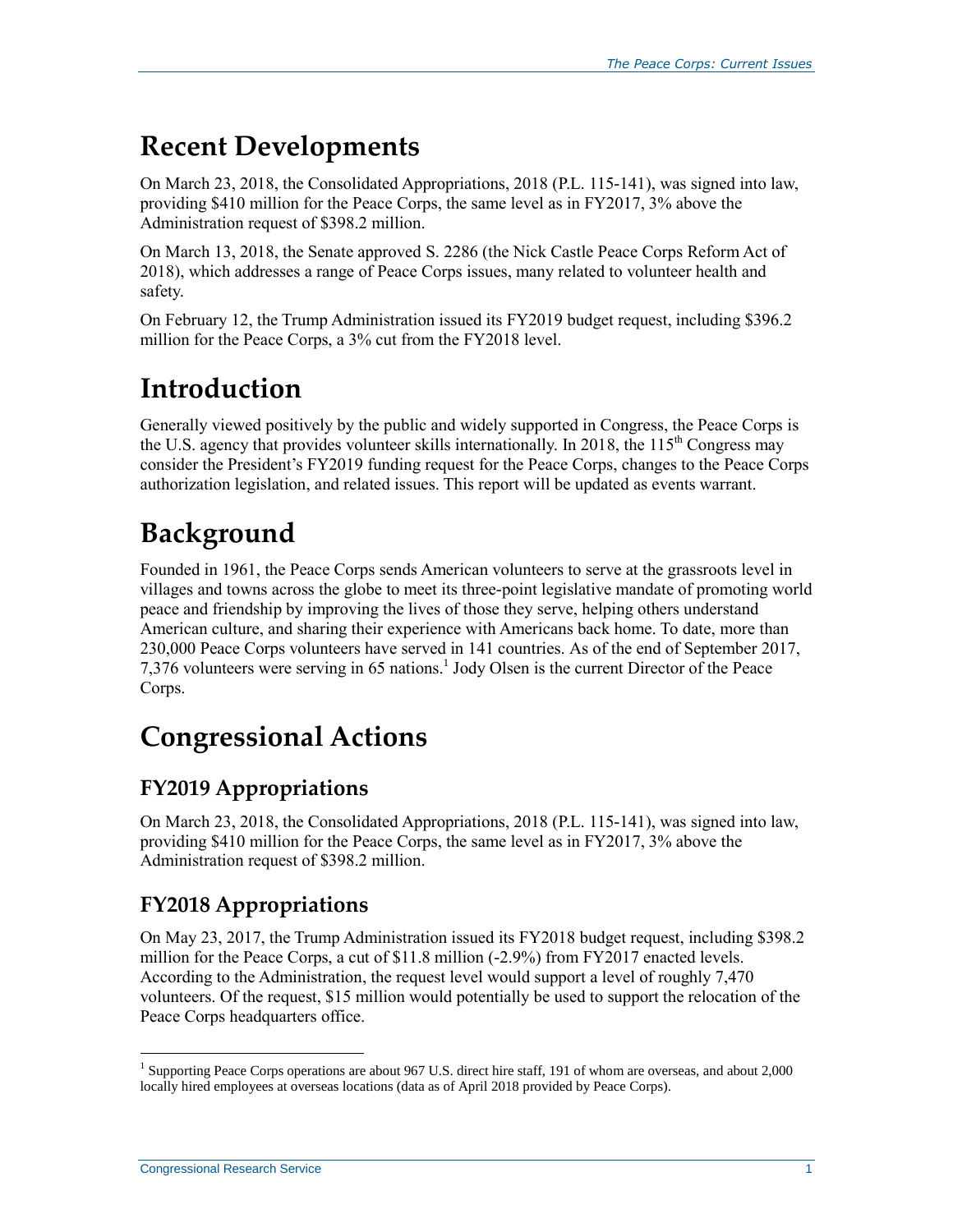On July 19, 2017, the House Committee on Appropriations approved its version of the FY2018 State, Foreign Operations and Related Programs (SFOPS) appropriations (H.R. 3362), providing \$398.2 million for the Peace Corps, matching the Administration request. On September 7, 2017, the Senate Committee on Appropriations reported its version of the FY2018 SFOPS appropriations (S. 1780), providing \$410 million for the Peace Corps.

On March 23, 2018, the Consolidated Appropriations, 2018 (P.L. 115-141), was signed into law, providing \$410 million for the Peace Corps, the same level as in FY2017, 3% above the Administration request of \$398.2 million.

### **Authorization Legislation**

Despite repeated efforts during the past decade, Congress has not enacted a new Peace Corps funding authorization. The last such Peace Corps authorization (P.L. 106-30), approved in 1999, covered the years FY2000 to FY2003. Appropriations bills, however, routinely waive the requirement of authorization of appropriations for foreign aid programs, as the Consolidated Appropriations Act, 2017 (§7022), did in the case of FY2017 unauthorized foreign aid program appropriations, including those for Peace Corps. The last time both House and Senate took action to authorize funding levels for the Peace Corps was in 2011. Neither bill, S. 1426 or H.R. 2583, saw floor action.

Current legislation in both House and Senate addresses a range of issues, most regarding volunteer health and safety. S. 2286 (the Nick Castle Peace Corps Reform Act of 2018), approved by the Senate March 13, 2018, and sent to the House Foreign Affairs Committee for further consideration, seeks to improve volunteer health care by mandating implementation of inspector general recommendations and calling for a review of health care performance and delivery, among other requirements. Additional provisions would expand exceptions to the five-year rule for certain specialized fields, require consultation with Congress prior to opening or closing country programs, allow independent inspector general review of volunteer deaths, and ensure disclosure of crimes and risks to volunteers to Peace Corps applicants. A House bill, H.R. 2259 (the Sam Farr Peace Corps Enhancement Act), currently under consideration would increase compensation benefits to disabled volunteers, inform applicants of crime and other risks, mandate a report on volunteer access to health care benefits, among other items.

## **Peace Corps Policy and Administration**

### **Peace Corps 2009-2016**

The two Peace Corps directors who served during the Obama Administration undertook a wide range of reforms addressing operational concerns. Many of these reforms were drawn from the 64 recommendations made in a comprehensive assessment of agency operations and procedures conducted by the Peace Corps in response to a 2009 congressional directive.<sup>2</sup> As a result of the comprehensive assessment, the Peace Corps took steps to rationalize its selection of host countries by establishing clear criteria for entry and a formal annual portfolio review of all countries in which it operates. It introduced a new monitoring and evaluation policy, including agency-wide standard indicators to allow reporting on common results across projects and

 2 Peace Corps, A Comprehensive Agency Assessment, June 2010, http://files.peacecorps.gov/multimedia/pdf/opengov/ PC\_Comprehensive\_Agency\_Assessment.pdf.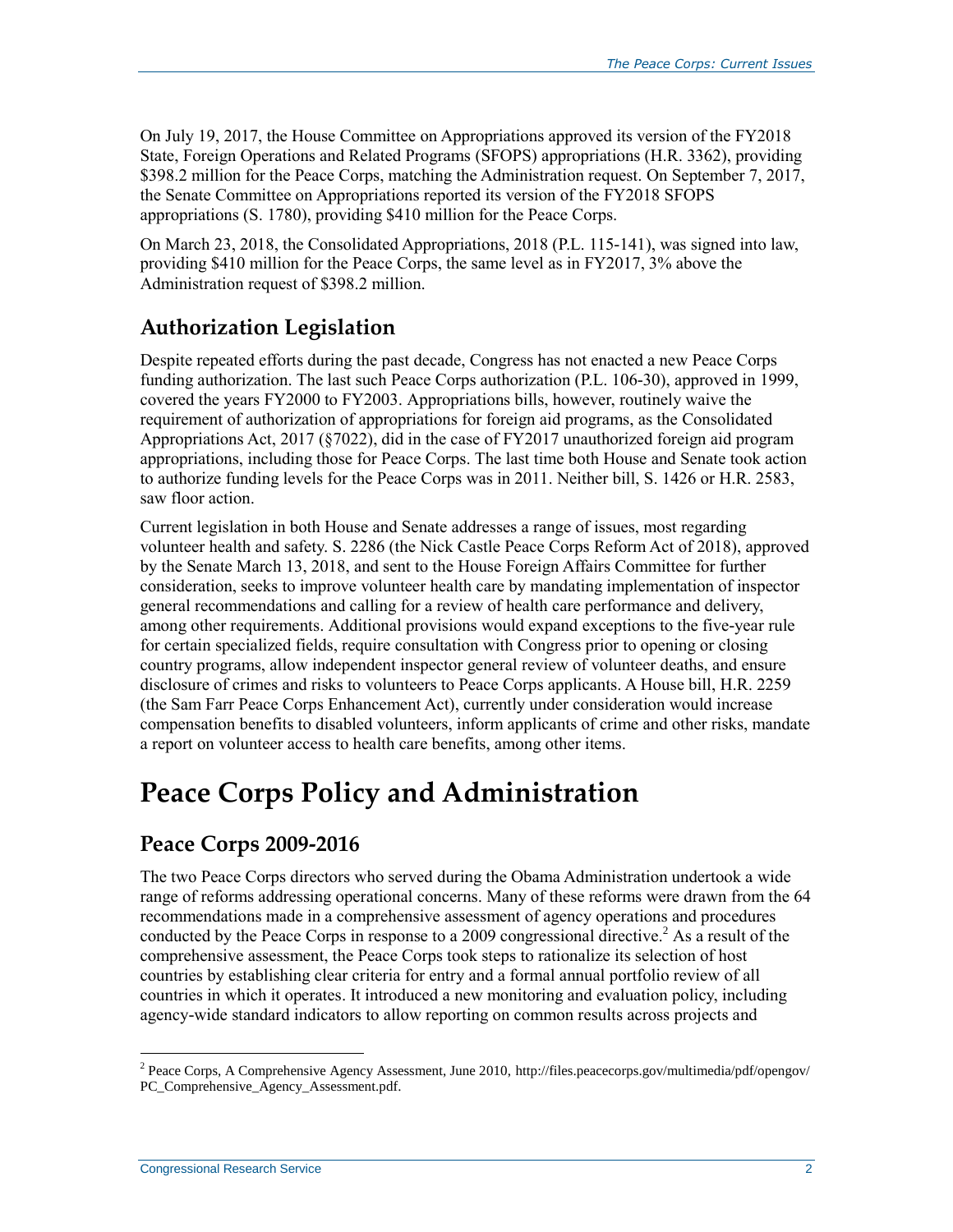countries.<sup>3</sup> To strengthen volunteer medical care, Peace Corps hired new Regional Medical Officers and established a Health Quality Improvement Council. To increase staff effectiveness, the agency instituted a reorganization of country desk positions, a results-oriented performance appraisal program, and a revision of tour lengths to five years from the original 30 months. Of the many other reforms, several are particularly noteworthy

**Volunteer composition: generalists.** The Peace Corps is a volunteer force composed largely of generalists. For much of its history, more than 80% of volunteers have been recent college graduates under the age of 30. While some have argued that the Peace Corps should alter its composition to meet the increasing needs of developing countries for educated specialists, the assessment team decided, with some exceptions noted below, to accept demographic reality and the constraints of career paths in the United States that would likely limit the number of older specialists available to it. In lieu of a specialist volunteer force, the assessment team suggested that Peace Corps focus more on doing what volunteers do best, what communities most want, and what volunteers can best be trained to do. It recommended Peace Corps take steps to improve the quality of the available volunteer force and its potential impact by adopting a so-called Focus in/Train up strategy in which a more narrow scope of work assignments is defined and technical training is strengthened in those areas. Up to 2010, volunteers worked in 50 different technical programs from which as many as 211 different project plans had been developed for each of which volunteers in that project had to be trained. Since the report was issued, Peace Corps has reduced the number by at least 24%.<sup>4</sup> Further, the Peace Corps increased preservice training by about one week in FY2011 compared to FY2009.

**Volunteer composition: specialists.** Both to meet needs of countries that might require greater expertise and experience and to best attract and utilize those volunteer applicants that possess a higher level of skills than the norm, the assessment team recommended use of the Peace Corps Response Program as an exception to the agency emphasis on generalists. The Peace Corps more than doubled the size of the Response Program and opened it to highly qualified individuals without previous Peace Corps experience. It has maintained the Program's flexible time commitments (i.e., less than the usual 27 months for regular volunteers) and is using it in both regular Peace Corps countries as well as in countries where there is no standard Peace Corps presence. The Peace Corps established a Global Health Services Partnership under the Response Program to recruit physicians and nurses as adjunct faculty in medical and schools in developing countries—the first such volunteers were posted to Malawi, Tanzania, and Uganda in July 2013.

**Volunteer recruitment.** As part of the strategy's support for efforts to better meet developing country volunteer needs and attract the best volunteer candidates, the agency has sought to improve its recruitment and placement process and strengthen diversity outreach. A new online application platform was launched in 2012, and a new medical review management system was established to facilitate medical clearance. A new, simpler application form was introduced in 2014 that has greatly increased the number of applications (see below).

**"Third goal."** In line with the assessment, the Peace Corps has sought to more fully and effectively address the so-called "third goal," the mandate that Peace Corps volunteers "help promote a better understanding of other peoples on the part of Americans" (Peace Corps Act, P.L.

<sup>&</sup>lt;sup>3</sup> The Kate Puzey Peace Corps Volunteer Protection Act of 2011 (P.L. 112-57) amended the Peace Corps Act to add a section requiring annual portfolio reviews and monitoring and evaluation processes such as those that came out of the assessment.

<sup>4</sup> Peace Corps Inspector General, *Statement on the Peace Corps' Management and Performance Challenges*, November 27, 2013, in Peace Corps, *FY2013 Performance and Accountability Report*, p. 140.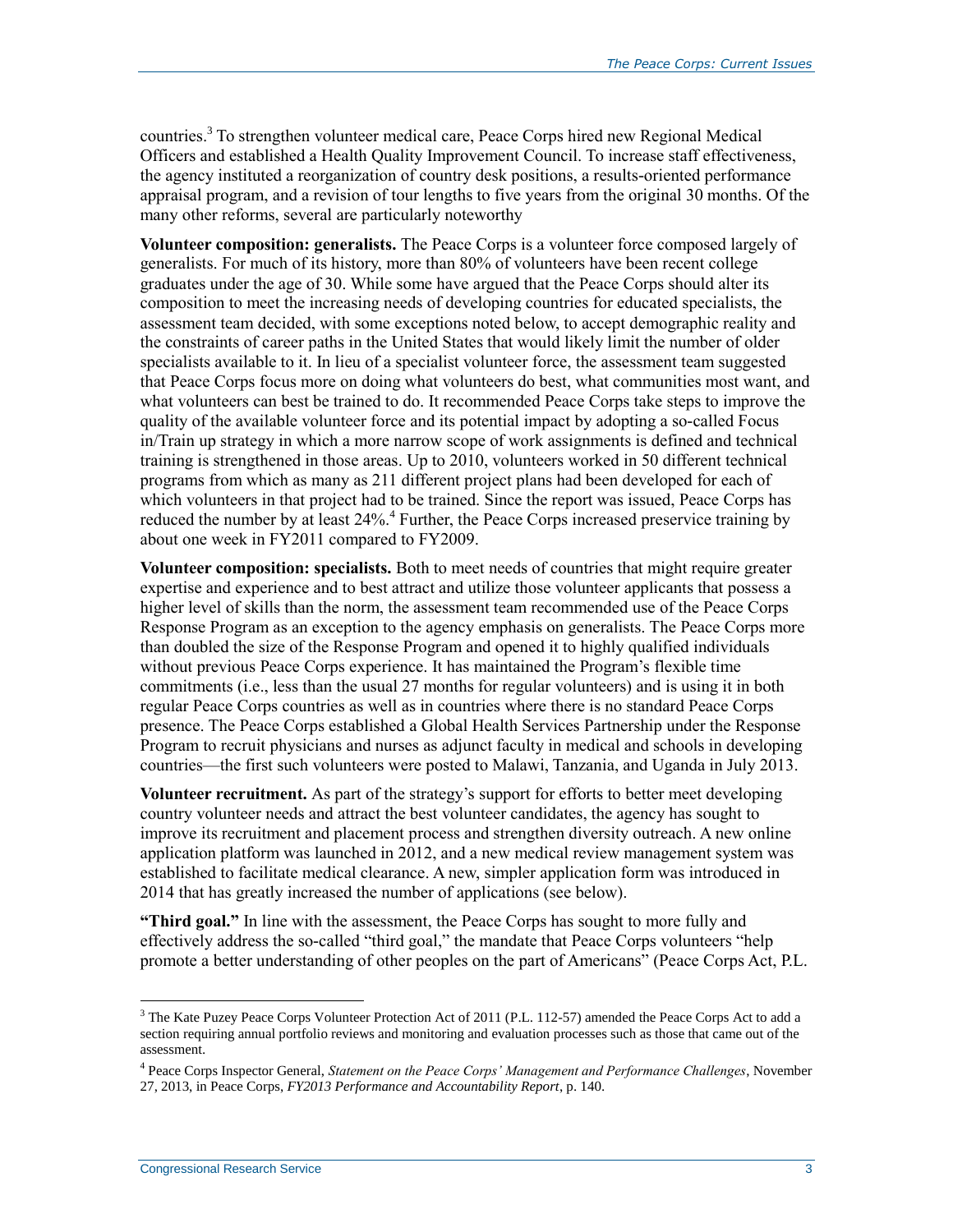87-293, §2). This objective has always received less attention and funding (less than 0.4% of the FY2017 budget) than the other two goals of assisting development and promoting understanding of Americans to the people served, both aspects which focus on the agency's work abroad. "Third goal" activities include efforts by volunteers and former volunteers, sometimes forming country member groups, to convey their experiences through blogs, public talks, community service in the United States, and charitable fundraising. Most prominent among agency-sponsored activities is the Paul D. Coverdell World Wise Schools program, which connects volunteers with school classrooms throughout the United States. Although funding remains small, the agency established an Office of Third Goal and Returned Volunteer Services that has encouraged greater participation by volunteers and former volunteers. Annually, hundreds of returned volunteers speak at schools in their communities, and the number of schools participating in third goal activities rose by nearly 200% between FY2009 and FY2013.<sup>5</sup>

**Partnerships**. During the Obama Administration, Peace Corps made efforts to build new partnerships with international organizations, U.S. government agencies, and others. In September 2012, for example, the Peace Corps established its first global partnership with a corporation, Mondelez (formerly Kraft Foods), to support agriculture and community development. As it has continued to do with the Bush-era PEPFAR (President's Emergency Plan for AIDS Relief) and President's Malaria initiatives, the Peace Corps plays a significant role implementing at the village level Obama presidential foreign assistance initiatives, including the Feed the Future food security initiative and the Let Girls Learn initiative, which seeks to expand access to education for girls internationally. It established a new Peace Corps Let Girls Learn Fund to help support volunteer activities in this sphere.

### **Strategic Plan: FY2018-2022**

The Peace Corps Strategic Plan for the period FY2018 to FY2022 poses six strategic and management objectives meant to further the agency's three long-standing legislative goals.<sup>6</sup> Each objective is associated with performance goals and identified measures of progress in achieving them, the results of which are to be published in the years to come. The objective of promoting sustainable change in the communities in which volunteers work is measured by the percentage of projects with documented gains in community-based development outcomes. Underlying that indicator are efforts made in recent years to describe and document expected volunteer contributions to host community development goals. Another indicator of sustainable change performance will be the result of annual impact studies, an innovation launched in 2008 and used to develop best practices for agency programs.

Other objectives are to enhance volunteer effectiveness (indicators include improved language learning, an improved site management system, and strengthened project planning); to optimize volunteer resilience (indicators include increasing volunteer capacity to manage adjustment challenges and efforts to establish realistic expectations of service); to build leaders for tomorrow (measured in part by the number of opportunities for returned volunteers to engage in continued service); to improve agency services; and to proactively address agency risks through evidencebased decisionmaking (risks including safety and security of volunteers, risks to IT infrastructure, and emergency preparedness and response).

<sup>5</sup> Peace Corps, *Performance and Accountability Report FY2013*, p. 55.

<sup>6</sup> Available at https://www.peacecorps.gov/about/open-government/budget-and-performance/.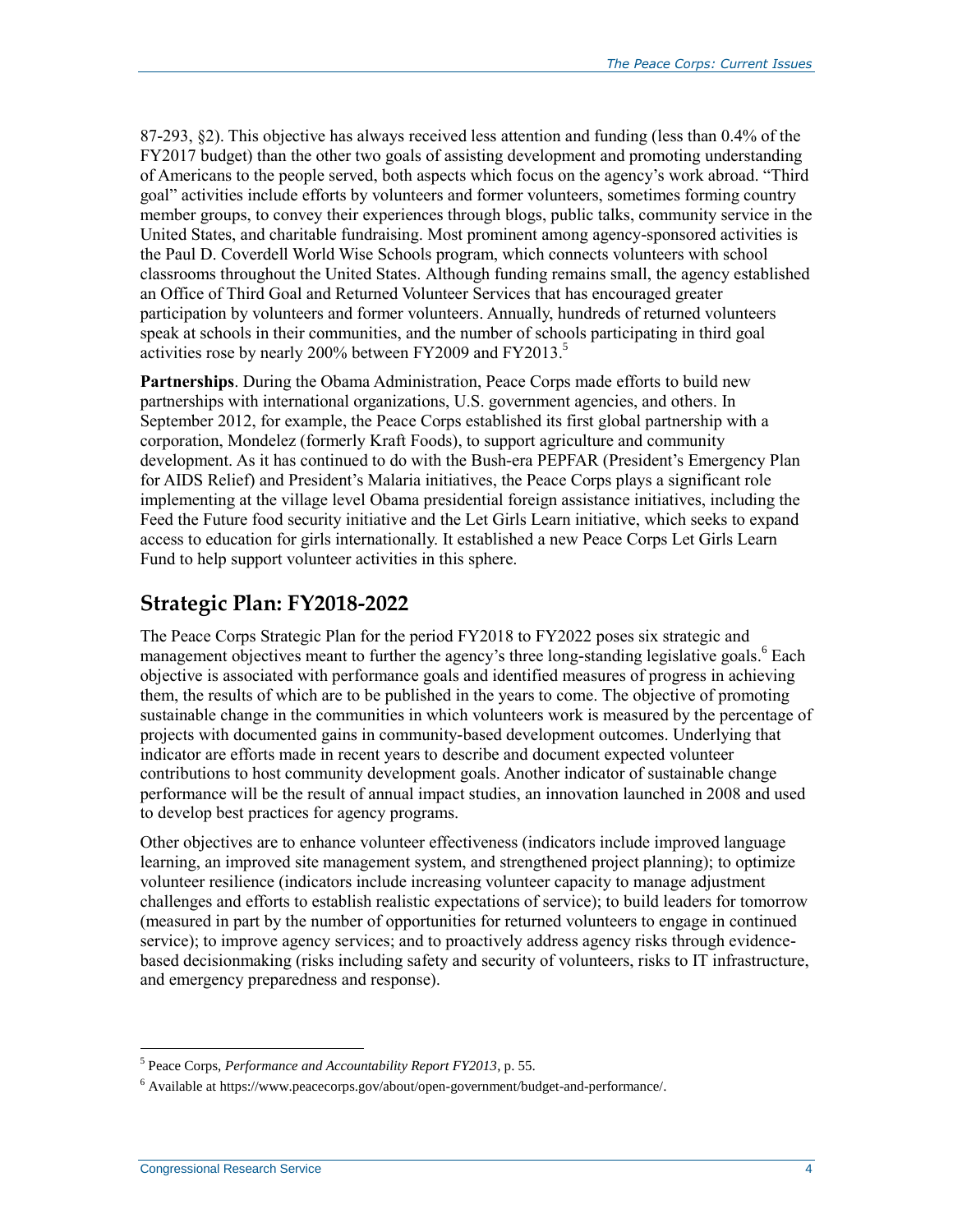## **Issues**

### **Budget and Expansion**

In 1985, Congress made it the policy of the United States to maintain, "consistent with programmatic and fiscal considerations," a Peace Corps volunteer level of at least 10,000 individuals.<sup>7</sup> Such numbers had not been reached since the 1960s, and, although the objective has been reiterated by three Presidents since 1985—Clinton (1998), Bush (2002), and Obama (2010)—Congress has not provided the necessary funding.

Although there appears to be broad support for the agency, when considering proposed funding increases, Congress has had to weigh whether sufficient funds were available vis-à-vis other foreign aid priorities to warrant appropriating the amounts sought for the Peace Corps. Despite a 2002 expansion initiative by President Bush to double its size to about 14,000 volunteers within five years, the Peace Corps saw only a 16% increase in volunteer numbers between 2002 and 2009. In early 2010, the Obama Administration proposed a more modest objective of a 9,400 volunteer force by 2012 and 11,000 by 2016. Annual incremental funding increases and a significant congressional bump-up in FY2010 funding helped lead to an FY2010 volunteer level of 8,655, a 13% increase from the previous year and the highest level since 1970. At end of September 2011, volunteer numbers reached 9,095.

Between FY2011 and FY2014, however, Peace Corps appropriations retreated and the volunteer level dropped to 6,818, a 25% decline. The FY2016 budget marked the first significant rise in the Peace Corps budget since FY2011—an 8% increase—which brought the volunteer level to 7,213. The Peace Corps FY2014 to FY2018 strategic plan called for a 10,000 volunteer level by FY2018; the FY2018 to FY2022 plan does not mention a specific volunteer level goal.

| <b>Fiscal Year</b>         | 2008  | 2009  | 2010  | <b>2011</b> |                   | 2012 2013 |       | 2014 2015 | 2016  | 2017  | 2018  | 2019  |
|----------------------------|-------|-------|-------|-------------|-------------------|-----------|-------|-----------|-------|-------|-------|-------|
| Request<br>$$$ mil.)       | 333.5 | 343.5 | 373.4 |             | 446.2 439.6 374.5 |           | 378.8 | 380.0     | 410.0 | 410.0 | 398.2 | 396.2 |
| Appropriation<br>$$$ mil.) | 330.8 | 340.0 | 400.0 | 374.3       | 375.0 356.0       |           | 379.0 | 379.5     | 410.0 | 410.0 | 410.0 |       |
| Total<br>Volunteers        | 7.876 | 7.671 | 8.655 | 9,095       | 8,073             | 7,209     | 6.818 | 6.919     | 7.213 |       |       |       |

**Sources:** Peace Corps and CRS.

**Notes:** Figures reflect across-the-board rescissions and supplemental appropriations; they do not count transfers. Total volunteers are number at end of the fiscal year. Volunteer numbers include those funded by both Peace Corps appropriations as well as transfers from other agencies, such as the State Department President's Emergency Program for AIDS Relief (PEPFAR). In FY2017, 785 volunteers were funded by PEPFAR with a transfer of \$17.1 million, an amount not included in the table.

<sup>&</sup>lt;sup>7</sup> Peace Corps Act (P.L. 87-293), as amended, Section 2(b). The section was added by Section 1102(a) of the International Security and Development Cooperation Act of 1985 (P.L. 99-83).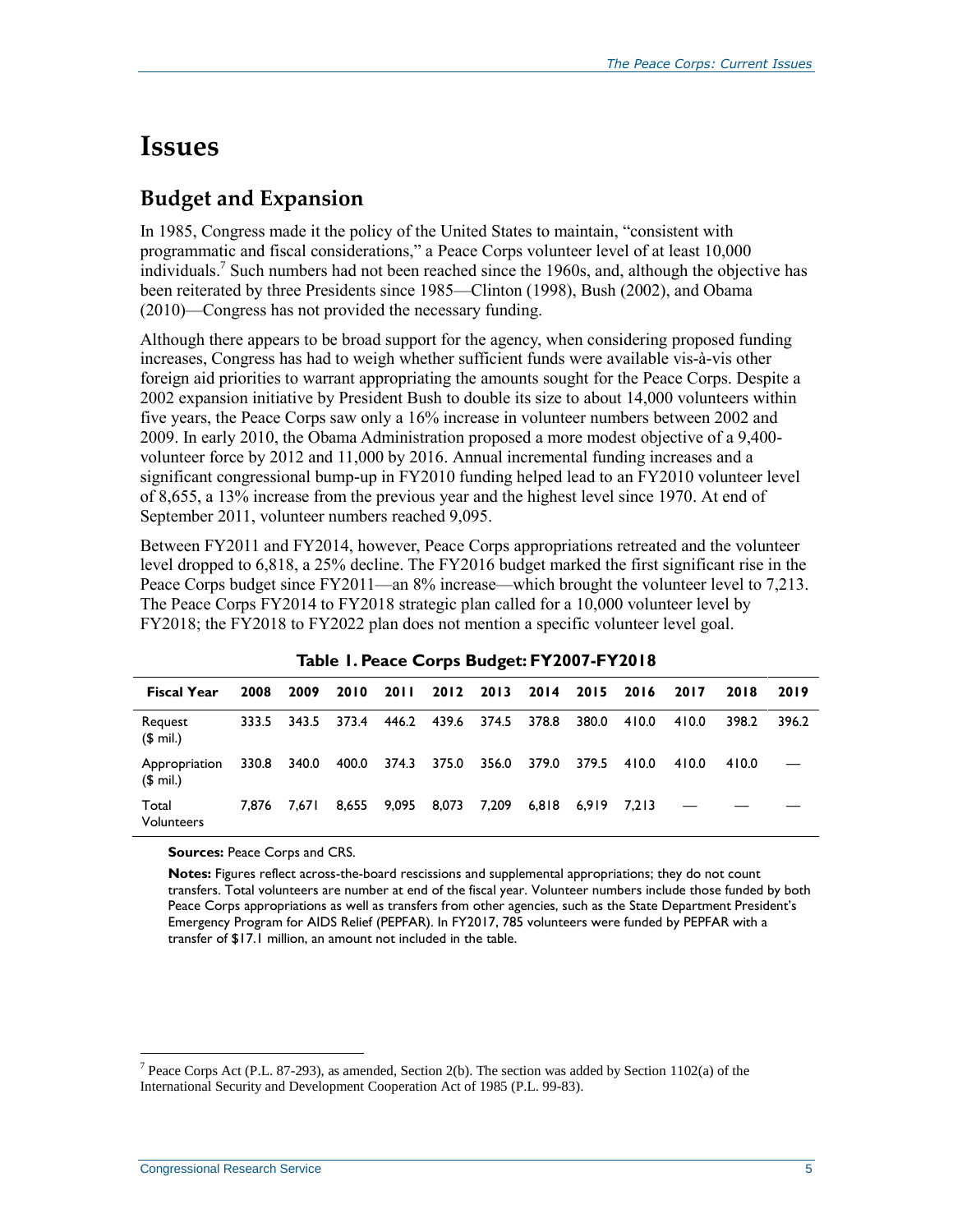### **Volunteers, Programming, and Support**

A continual concern for Congress over the years has been Peace Corps management, including how the Peace Corps addresses the makeup of the volunteer force, programming of volunteer project assignments, and support of volunteers in implementing those projects. This concern was particularly acute in the context of expansion efforts, as it was used as an argument by Congress for not meeting the George W. Bush Administration's funding requests that would enable doubling the size of the agency. Congress responded similarly to Obama Administration expansion plans. The 2009 House Appropriations Committee report on the FY2010 State, Foreign Operations appropriations (H.Rept. 111-187) asked the Peace Corps to review its management practices in order to accommodate larger numbers of volunteers, and the Senate's Peace Corps Improvement and Expansion Act of 2009 (S. 1382) similarly aimed to ensure that the Peace Corps was prepared to deal with the whole range of management issues such an expansion would entail. As noted above, the FY2010 Consolidated Appropriations Act (P.L. 111-117, Division F) required the Peace Corps to submit a report assessing its operational model and proposing a strategy for reform (i.e., the comprehensive assessment, which the Peace Corps largely implemented between 2010 and 2014).

#### **The Volunteer Force**

The volunteer force is considered the core of the Peace Corps. Aspects of its composition have been a focus of interest in Congress over the years.<sup>8</sup> In FY2017, 63% of volunteers were women, 29% were minorities, 98% were single, and the average age was  $28.9$  Volunteers who were 50 years of age or older made up 6% of the force**.** Volunteers come from every state; on a per capita basis (number of volunteers per 100,000 residents), the top providers of volunteers in FY2017 were the District of Columbia, Vermont, Montana, Oregon, Rhode Island, Virginia, Maryland, Washington, Maine, Colorado, and Minnesota.

#### *Countries of Service*

The countries with the highest number of volunteers currently are Ukraine, Zambia, Senegal, Mozambique, Tanzania, Paraguay, Morocco, and Panama. As might be expected from an agency focused in part on development, a large portion of the volunteer force serves in sub-Saharan Africa (46% in FY2017). Another 22% of volunteers work in Latin America/Caribbean, 16% in Asia and Pacific, 13% in Europe, and 3% in North Africa (see **[Figure 1](#page-8-0)**). Political instability and safety concerns preclude a volunteer presence

<span id="page-8-0"></span>





in the Middle East. In recent years, a Peace Corps program was launched in Burma. In 2016, Peace Corps announced the still-pending opening of a program in Vietnam.

<sup>8</sup> Data in this section are drawn from the Peace Corps *Fact Sheet* and CRS communications with Peace Corps.

<sup>&</sup>lt;sup>9</sup> In FY2017, Peace Corps volunteers were 66% white, 12% Hispanic/Latino origin, 9% African American, 6% Asian or Pacific Islander, 4% multiracial, less than 1% American Indian or Alaskan Native, and 2% unidentified.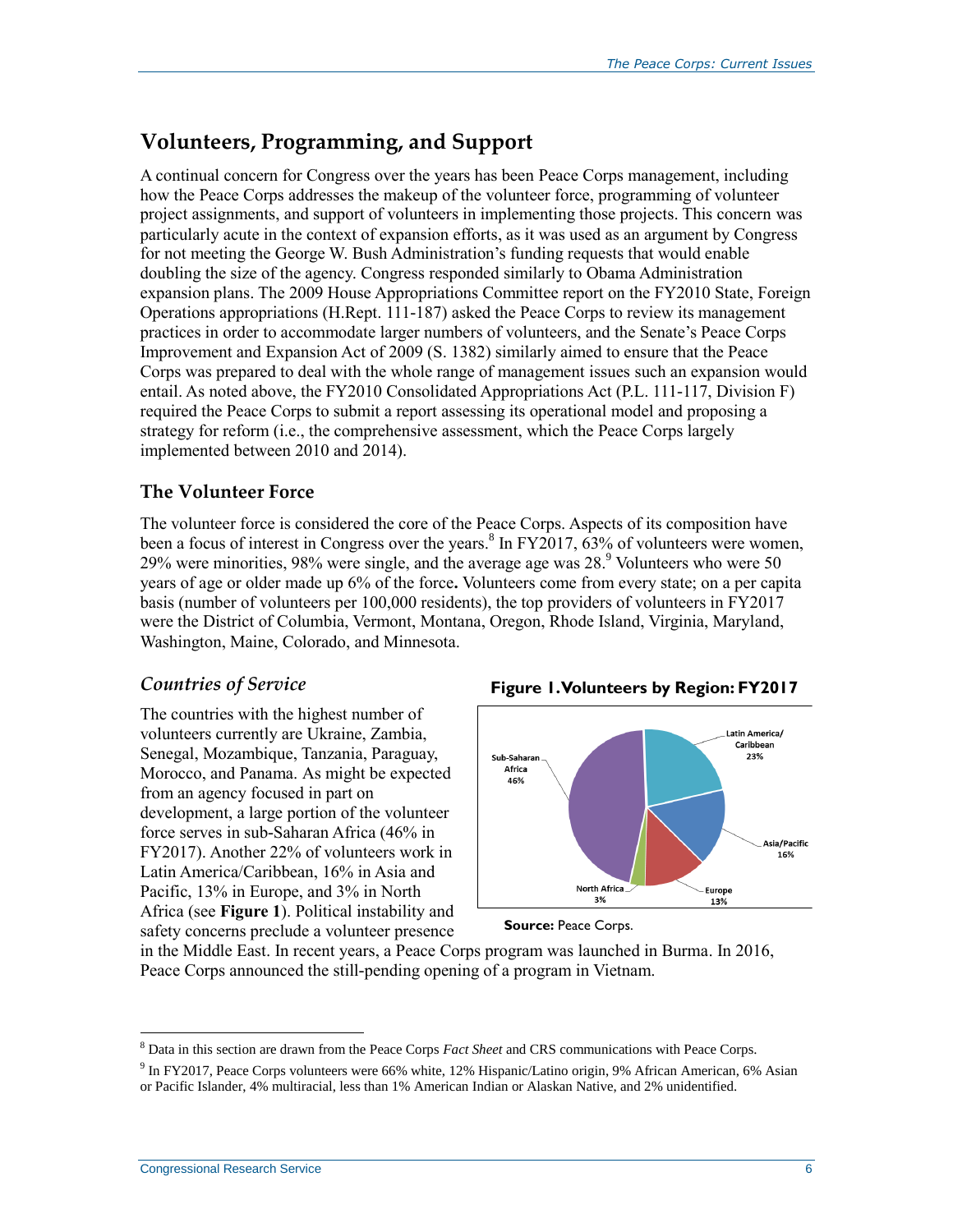#### *Programs*

The Peace Corps maintains two types of volunteer programs. About 96% of volunteers serve in the traditional 27-month program, including three months of language, skill, and cultural training. Most of these volunteers are recent college graduates with a "generalist" background.

In 1996, Peace Corps introduced the Peace Corps Response Program (formerly Crisis Corps), which draws on "returned" (i.e., former) volunteers (RPCVs) and, since 2012, those with specialist professional backgrounds who have never been volunteers, for short-term (three month to one year) emergency, humanitarian, and development assignments at the community level with nongovernmental relief and development organizations. To date, more than 2,500 Peace Corps Response volunteers have served in 70 countries, including post-tsunami Thailand and Sri Lanka and post-earthquake Haiti. At the end of FY2017, there were 259 Peace Corps Response volunteers in 30 countries.

A subset of Peace Corps Response is the Global Health Services Partnership, launched in 2013. The partnership provides doctors and nurses as adjunct faculty in medical schools in developing countries. Volunteers currently serve one-year terms of service in Liberia, Malawi, Swaziland, Tanzania, and Uganda.

Peace Corps volunteers work in a range of program sectors. In FY2017, 41% worked in education, 20% in health, 11% on programs focused on youth, 8% on environmental programs, 8% in community economic development, 8% in agriculture, and 4% were in Peace Corps Response (see **[Figure 2](#page-9-0)**).

Peace Corps volunteers have played and continue to play a significant role in implementing presidential aid initiatives at the village level. Health workers facilitate the efforts of President George W. Bush's President's Emergency Plan for AIDS Relief and his President's Malaria Initiative; agriculture volunteers have assisted President

<span id="page-9-0"></span>**Figure 2. Peace Corps Program Sectors: FY2017**





Obama's Feed the Future food security initiative; and education and youth workers are active in the Let Girls Learn initiative, which seeks to expand access to education for girls internationally.

Most volunteers (85% in 2010) are recent college graduates with little professional experience. The Peace Corps, while adept at recruiting generalists and providing them with sufficient training to carry out useful assignments, has not emphasized the provision of highly skilled professionals, such as doctors, agronomists, or engineers, which, some argue, more accurately reflects the current needs of developing countries and which the agency might be under greater pressure to supply if it intends to expand volunteer numbers.<sup>10</sup> Weighed against this view is the belief that the Peace Corps is an agency of public diplomacy as much as it is a development organization, and personal interaction and demonstration of U.S. values is as important as providing specialized technical expertise.

 $10$  One exception was its Mexico program, launched in 2004, where the Peace Corps was able to provide specialized technical volunteers offering skills in water and environmental engineering.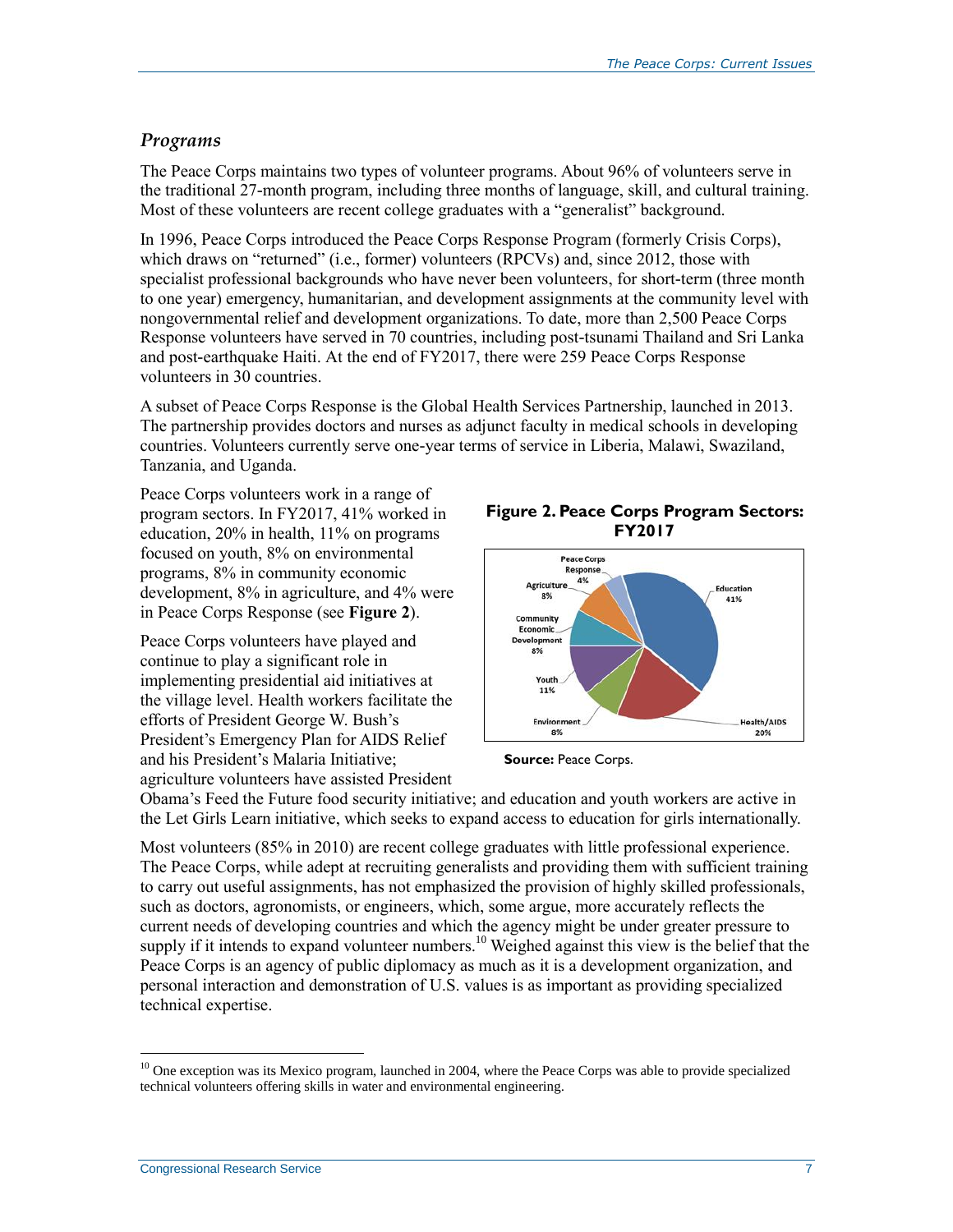The 2010 assessment team recommended that the Peace Corps accept the demographic features that have long characterized the volunteer force and, while embracing the use of generalists, seek to strengthen their capabilities through better training and more focused sector activities. At the same time, the team recommended continued efforts to utilize experienced and skilled volunteers through innovative approaches. In particular, it suggested that the Peace Corps Response Program be used as a platform for new, more flexible, programs that may accommodate different types of volunteers. The new Global Health Services Partnership providing doctors and nurses is one result.

Whatever the skill sets and demographic characteristics sought by the agency, it is the recruitment of volunteers with appropriate skills and willingness to live in unfamiliar and sometimes uncomfortable conditions that is essential to the overall mission of the Peace Corps. A substantial spike in applicants and those expressing interest in applying since September 11, 2001, made it easier for the Peace Corps to meet its recruitment goals. In FY2009, 15,386 applied to be volunteers, compared with 8,897 in FY2001. However, application volume declined to 10,131 in FY2013. Following a significant change in the application process in 2014—introduction of a shorter form and applicant ability to choose their country and sector of service—the number of applications for the two-year volunteer program rose to a 22-year record high of 17,336 (in  $\text{FY2014}$ ). The number was 20,935 in  $\text{FY2017}.^{11}$ 

#### **Programming and Support**

The Peace Corps was criticized in the past for providing inadequate programming and support of volunteers. A 1990 Government Accountability Office (GAO) investigation noted that some volunteers had little or nothing to do or had spent six or more months developing their own assignments, without benefit of site visits by Peace Corps staff. The GAO attributed the programming problem to a failure of planning, evaluation, and monitoring systems.<sup>12</sup> Since then, the Peace Corps has addressed these weaknesses with systematic approaches to project development, annual project reviews, and increased opportunities for site visits and volunteer feedback. While most volunteers do rate their overall experience highly, volunteer anecdotal accounts suggest some degree of poor programming and staff support still occur. The 2017 volunteer survey found that only 68% of volunteers felt they had enough to do at their work site, and 22% were dissatisfied with support received from Peace Corps staff in site selection and preparation. Recurrent problems identified in Inspector General country program evaluations are ineffective volunteer training, poor site development practices, inadequately implemented safety and security procedures, and limited coordination with country ministries and project partners.<sup>13</sup> One sign of volunteer dissatisfaction is the cohort resignation rate—19% of those who entered service in FY2014 resigned prior to completing their term, a two percentage bump up from the previous year but a significant decrease from the FY2005 cohort level of  $27.6\%$ <sup>14</sup>

 $11$  An additional 3,183 applied to the Peace Corps Response Program in FY2017.

<sup>12</sup> *Peace Corps: Meeting the Challenges of the 1990s*, May 1990, NSIAD-90-122.

<sup>13</sup> *Peace Corps, 2017 Annual Volunteer Survey Results*, pp. 24, 35; Peace Corps Office of Inspector General, *Recurring Issues Report: Final Report Fiscal Years 2012-2015*, September 2016, pp. 6-12.

<sup>&</sup>lt;sup>14</sup> "A resignation is a decision made by a volunteer who no longer wishes to continue his or her Peace Corps service." Peace Corps, *FY2017 Early Termination Report*, February 2018, pp. 1, 5. The resignation rate is a sub-set of the early termination rate and excludes termination of service factors such as medical separation and interrupted service due to evacuations. The cohort rate, as opposed to the annual rate, measures the behavior of volunteers who entered on duty during a specific fiscal year and who did or did not complete their entire term of service. Because it follows this cohort of volunteers to the end of service, the FY2014 results are only now available in the FY2017 report.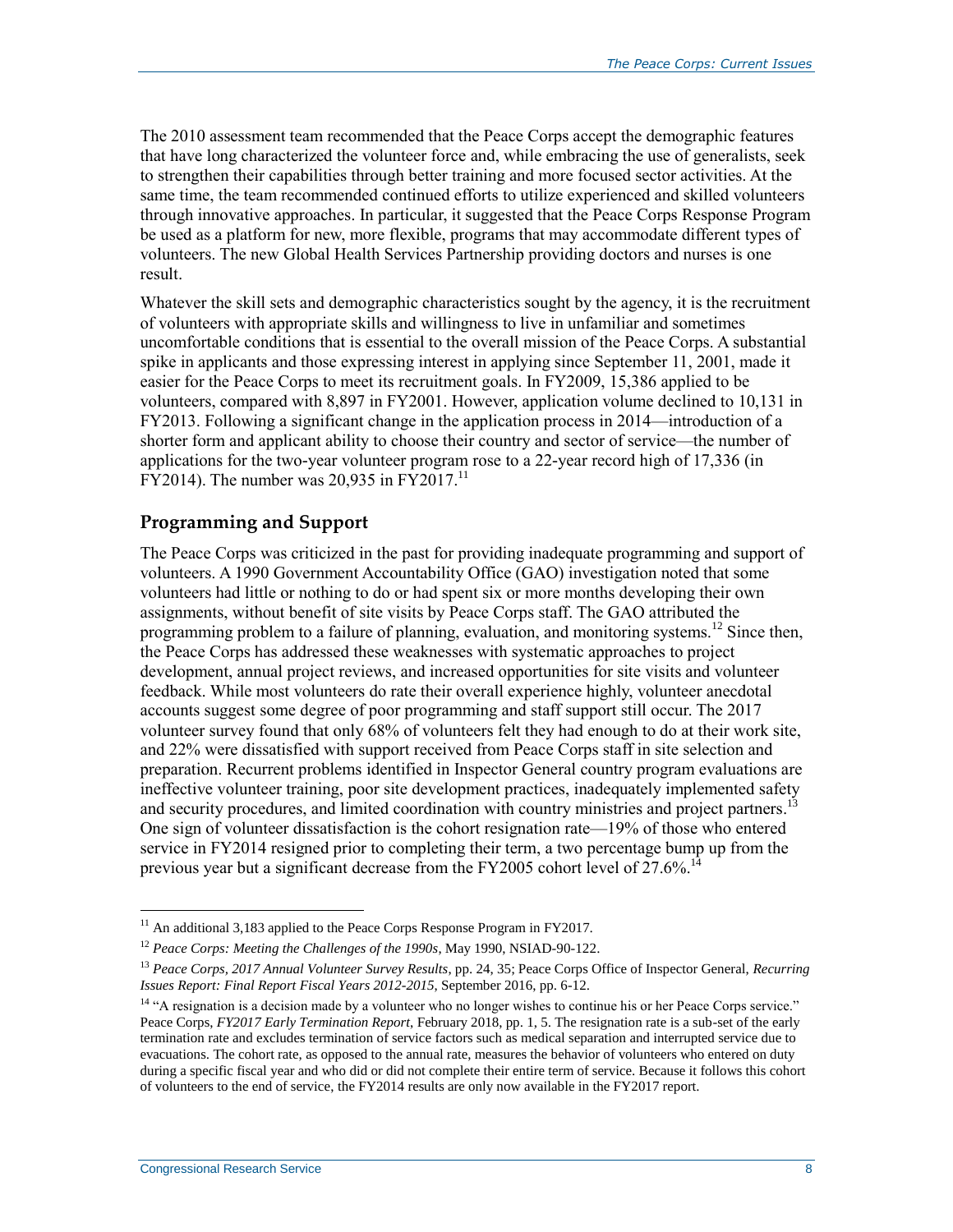The 2010 assessment report discussed but did not thoroughly explore causes of volunteer dissatisfaction and resignation, noting that 97 recommendations to reduce it had been made in previous studies since 1969, many of which had been adopted. It also did not address questions regarding the quality of volunteer assignments. However, the report did offer possible avenues that might help correct these concerns, such as improving volunteer and staff training, developing initiatives to better utilize skilled and experienced volunteers, encouraging third-year extensions, and strengthening program evaluation and oversight. The agency has adopted reforms in all these areas.<sup>15</sup> More recently, the Peace Corps has identified the top five drivers of volunteer satisfaction with site selection and preparation as (1) community members were prepared for the volunteer's arrival, (2) work is meaningful, (3) work matches the volunteer's skills, (4) sufficient work is available, and (5) work relates to community needs. As the agency has become more data-driven, it is trying to quantify these points and measure progress toward achieving them.<sup>16</sup>

### **Safety and Security**

The safety and security of volunteers has long been a prime concern of the Peace Corps. Because of where they live and work, Peace Corps volunteers appear to many Americans to be especially vulnerable to crime. The threat of anti-American terrorism in the years following the terrorist attacks on September 11, 2001, has increased that perception. Fears were further raised in 2003 when the *Dayton (Ohio) Daily News* ran a series of reports suggesting that the Peace Corps was failing in its obligation to provide adequate security; a congressional hearing was held and legislation was approved by the House (H.R. 4060, June 2004) that sought to address this concern.<sup>17</sup>

In January 2010, the issue of safety and security received renewed public attention due to two reports on the ABC television newsmagazine *20/20*, one concerning the 2009 murder of volunteer Kate Puzey in Benin and the other addressing the rape of volunteers. The stories catalogued incidents illustrating failure of some Peace Corps staff to maintain whistleblower confidentiality, inaction in response to volunteer reports of threatening behavior, a lack of compassion for victims of crime, a tendency to blame the victim, and insensitivity to the parents of a crime victim. Following the *20/20* reports and a House hearing on the subject held on May 11, 2011, more rape victims came forward with stories further suggesting disregard for the victims and a possible institutional failure to offer adequate support. While expressing support for the Peace Corps mission, First Response Action, an organization representing volunteer victims, sought stronger actions to reduce assault incidents and better address the needs of victims where assaults occur. In 2011, several pieces of legislation were introduced in the House and Senate that sought to answer this call. On November 21, 2011, the Kate Puzey Peace Corps Volunteer Protection Act of 2011 was signed into law (P.L. 112-57).

#### **Peace Corps Inspector General Report**

The concerns generated by the *20/20* reports and victims' accusations followed on the heels of a Peace Corps IG report on volunteer safety and security released in April 2010.<sup>18</sup> While noting that

<sup>&</sup>lt;sup>15</sup> See the Peace Corps *Performance and Accountability Report for Fiscal Year FY2013* for the multiple actions taken by the agency. Available at http://www.peacecorps.gov/about/policies/docs/.

<sup>16</sup> Peace Corps, *Performance and Accountability Report FY2015*, p. 70.

<sup>&</sup>lt;sup>17</sup> "Casualties of Peace," *Dayton Daily News*, October 26-November 1, 2003.

<sup>18</sup> Peace Corps, Office of the Inspector General, *Final Audit Report: Peace Corps Volunteer Safety and Security Program*, IG-10-08-A, April 2010.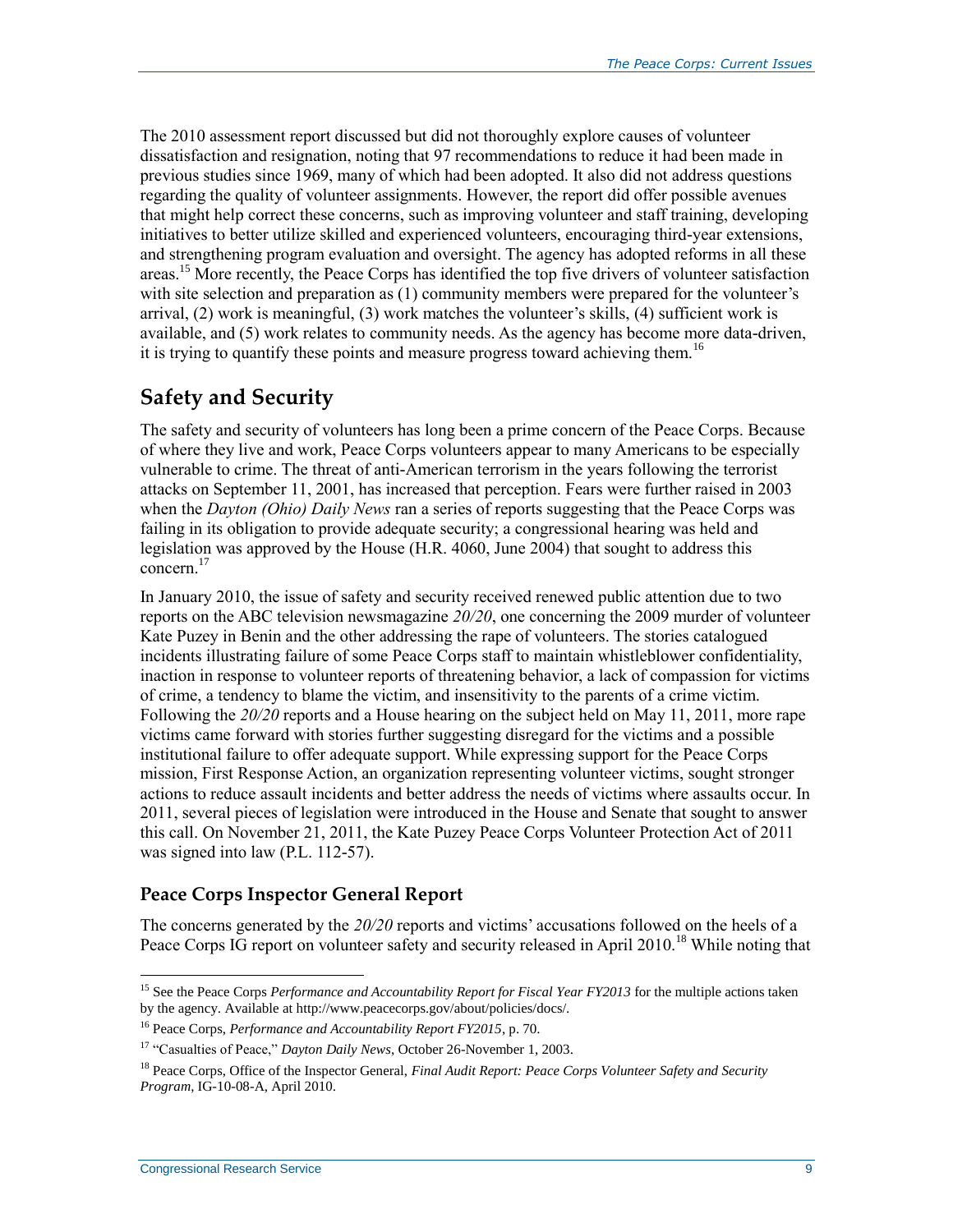the Peace Corps had made significant changes in its safety and security program since 2002 and "maintained a much larger safety and security workforce than comparable international nongovernmental organizations," the IG "identified multiple areas where Peace Corps needed to improve," mostly including a lack of effective processes, standardized training, and skilled personnel to manage and implement discrete aspects of its safety and security programs. Perhaps most troubling, the IG found numerous instances between FY2004 and FY2009 of reoccurring evaluation findings, such as posts not thoroughly completing housing/site inspections, volunteers engaged in unsafe behaviors, various cities where volunteers were in locations considered unsafe, and inadequate emergency action plans, suggesting problems in safety and security program compliance over the long term.<sup>19</sup>

The IG report made 28 recommendations. Among these were that the Peace Corps Director should establish clear lines of authority to ensure that the Office of Safety and Security can manage the safety and security program; that the Director adequately track Safety and Security Officer recommendations to make sure they are being met; that the chief compliance officer establish a process to identify reoccurring problems and take steps to address them; that the role, number, and salaries for Safety and Security Coordinators be reviewed to ensure agency needs are met; that the Office of Safety and Security develop and implement a training program for Officers and Coordinators based on needed skills; that the Office of Safety and Security develop a comprehensive plan that includes the agency's safety and security strategy, risks, and policies to mitigate those risks; that volunteers be provided with a consolidated handbook on the basic principles of volunteer safety during the recruitment and staging process and be required to sign a code of conduct on basic security principles before departure; and that a formal agreement be reached with the Department of State's Bureau of Diplomatic Security clarifying roles of each agency.<sup>20</sup> As of July 2012, the Peace Corps had implemented all 28 of the IG's recommendations.

#### **The Peace Corps' Response to the** *20/20 S***tories and Victims' Charges**

Following the television programs, the Peace Corps Director issued statements noting that the programs did not accurately reflect Peace Corps policy and practice regarding the safety and security of volunteers. The Peace Corps immediately issued a formal *Commitment to Sexual Assault Victims*, which included, among other things, promises to treat victims of sexual assault with dignity and respect, to take appropriate steps to provide for their safety, to support volunteers in their recovery, and to work closely with them in decisions regarding continuation of service. The Director of the Peace Corps also offered apologies to the family and friends of the murder victim if the agency could have been more compassionate. $^{21}$ 

In addition to noting its ongoing efforts to improve on its safety record and better serve volunteers, the Peace Corps pointed out that volunteers themselves in their annual survey had regularly reported feeling "usually safe" and "very safe" where they live and where they work, in 2010 respectively 87% and 91%.<sup>22</sup> The Peace Corps asserted that its operating procedures in response to sexual assault and training offered to volunteers had resulted in "a significant decline in the incidence of rape and major sexual assault among Volunteers over the past 14 years."<sup>23</sup>

 $19$  Ibid., pp. i, 17.

 $20$  Ibid., pp. 49-51.

<sup>21</sup> *Peace Corps Director Aaron S. Williams' Response to ABC News' 20/20*, January 14, 2011 and January 27, 2011.

<sup>22</sup> *Peace Corps 2010 Annual Volunteer Survey*, p. 25.

<sup>23</sup> *Peace Corps Fact Sheet: Sexual Assault Prevention and Response*, January 2011.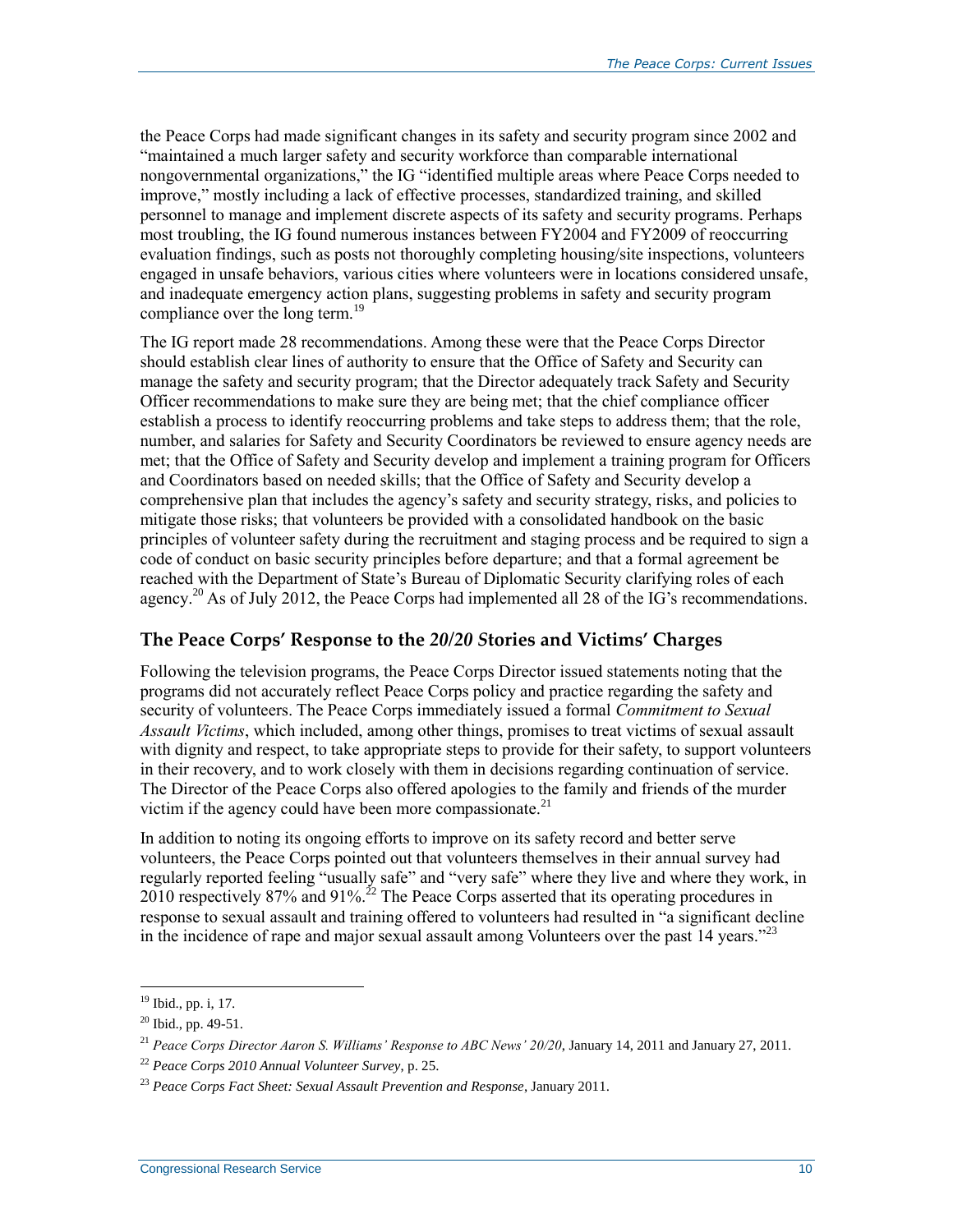According to the Peace Corps, between 1997 and 2009 there was a 27% decline in the incidence of rape and attempted rape and a 34% decline in the incidence of major sexual assault.<sup>24</sup>

A statement issued by the Peace Corps claimed that there were procedures in place "to respond quickly and compassionately to Volunteers."<sup>25</sup> Further, the Peace Corps had taken a number of steps to improve its procedures in the months following the *20/20* reports. These are discussed below.

#### **Processes to Address Safety and Security**

The Peace Corps has always had in place various procedures and processes to address the issues of volunteer safety and security, but such efforts have been particularly pronounced in the past decade. Following a 2002 Government Accountability Office (GAO) finding that "Peace Corps efforts to ensure effective implementation of its safety and security policies have produced varying results," the Peace Corps launched numerous initiatives—including establishment of a stand-alone Safety and Security Office to direct and oversee all security programs, deployment of U.S. direct hire field-based safety and security officers and local hire safety and security personnel, and appointment at headquarters of regional desk officers and a chief compliance officer to monitor compliance with new security rules and procedures.<sup>26</sup> Nonetheless, GAO reported on March 24, 2004, that some "unevenness" in compliance with procedures mandated by headquarters likely remained.<sup>27</sup>

Peace Corps has taken additional steps to improve safety and security, most notably, in 2008, establishing a Sexual Assault Working Group to examine risk factors, analyze training, and adopt best practices to reduce risk and address victims' needs. In late 2010, the agency approved establishment of a victim's advocate position in response to suggestions from returned volunteers. The advocate supports volunteer victims of crime, from the crime through post-Peace Corps service, including helping them sort through the red tape to receive postservice health benefits. In February 2011, the Office of Safety and Security issued a document on *Guidelines for Responding to Rape and Major Sexual Assault* that captures the policies and procedures in place to assist and respond to volunteer rape or major sexual assault. Peace Corps staff are expected to serve as advocates for the volunteer and ensure "that what happens next is in the Volunteer's best interest."<sup>28</sup> This includes ensuring a safe environment and emotional stability, providing medical care and counseling, and helping preserve a volunteer's right to prosecute. Between April and November 2012, over 350 staff abroad were trained on these protocols. Many of these efforts were strengthened or added to as a result of the 2011 Kate Puzey Volunteer Protection Act discussed below.<sup>29</sup>

<sup>24</sup> *Peace Corps Director Aaron S. Williams' Response to ABC World News*, January 27, 2011. It should be noted, however, that the 2010 Annual Report on Volunteer Safety published in May 2012 shows a 64% increase in the rate of female rape per female volunteer years from the previous year, although the category of female major sexual assault fell by 7%.

<sup>25</sup> *Peace Corps Fact Sheet: Sexual Assault Prevention and Response*, January 2011.

<sup>26</sup> Government Accountability Office, *Peace Corps: Initiatives for Addressing Safety and Security Challenges Hold Promise, but Progress Should be Assessed*, GAO-02-818, July 2002, p. 2.

<sup>&</sup>lt;sup>27</sup> Testimony of Jess T. Ford, Director, International Affairs and Trade, General Accounting Office, before the Committee on International Relations, *Peace Corps: Status of Initiatives to Improve Volunteer Safety and Security*, GAO-04-600T, March 24, 2004.

<sup>&</sup>lt;sup>28</sup> Peace Corps, Office of Safety and Security, *Guidelines for Responding to Rape and Major Sexual Assault*, February 2011, p. 12.

<sup>29</sup> *Progress in Implementation of the Kate Puzey Peace Corps Volunteer Protection Act of 2011*, November 2012, on (continued...)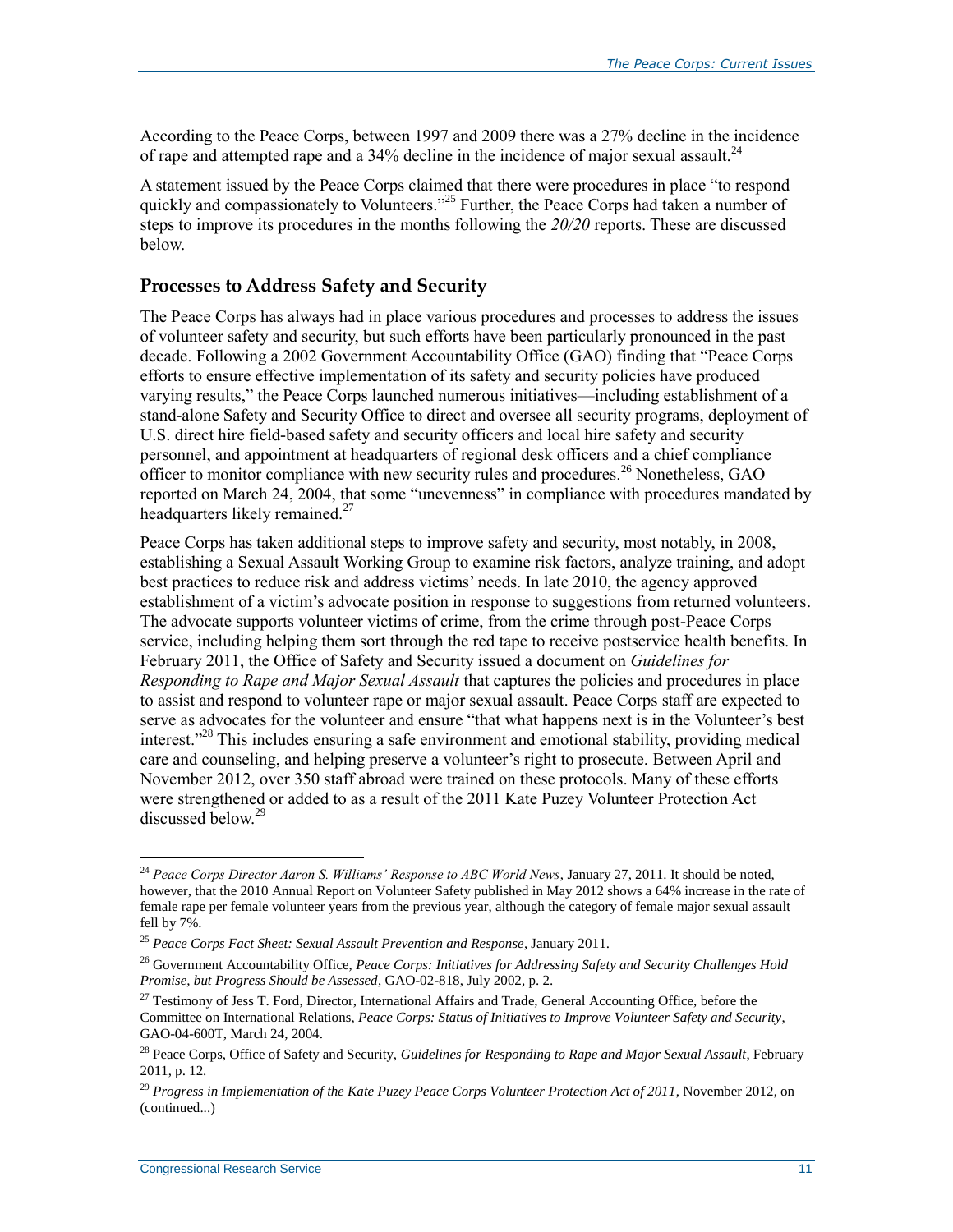In two November 2013 reports on the status of implementation of aspects of the Kate Puzey Act—specifically sexual assault training and the agency's sexual assault policy—the Peace Corps IG found that "many elements of the Peace Corps' sexual assault policy are in place, but full compliance with the Kate Puzey Act remains a work in progress." Sexual assault training conforming to existing best practices was being provided to all 27-month volunteers.<sup>30</sup> Returning to the issue in a November 2016 evaluation report, the Peace Corps IG found that, "compared to our ... evaluation in 2013, the Peace Corps markedly improved how it supported Volunteers who had reported a sexual assault."<sup>31</sup> In its October 2015 report, the Peace Corps Sexual Assault Advisory Council, made up of 19 outside experts on the subject and RPCVs, lauded the agency's commitment to Kate Puzey Act mandates.<sup>32</sup>

In 2017, the volunteer survey showed 93% and 96%, respectively, felt "safe," or "very safe" where they live and where they work.<sup>33</sup>

#### **2011 Legislation on Safety and Security**

Both House and Senate authorizing committees responded to the safety and security issue by holding hearings in 2011 and by introducing several pieces of legislation amending the Peace Corps Act, most notably S. 1280, the Kate Puzey Peace Corps Volunteer Protection Act of 2011, signed into law on November 21, 2011, as P.L. 112-57.

The Kate Puzey Act specifies that volunteers receive sexual assault risk reduction and response training, including training tailored to the country of service covering safety plans in the event of an assault, medical treatments available, medevac procedures, and information on the legal process for pressing charges. Peace Corps applicants are to be provided with a historical analysis of crimes and risks in the proposed country of service. Trainees will be provided with contact information of the Inspector General for purposes of reporting violations of the sexual assault protocol and of the victims advocate. The bill requires that sexual assault protocols and guidelines be developed by the Peace Corps director and training be provided to staff regarding implementation of the protocol. Volunteers can request removal from a site, which would then be evaluated for its safety. Sexual response teams are established to respond to reports of sexual assault by volunteers. Alternative reporting systems are established that allow volunteer anonymity. A victims advocate position is established to assist sexually assaulted volunteers and facilitate access to available services. A Sexual Assault Advisory Council is established composed of returned volunteers and experts on sexual assault to review training and policy to ensure they conform to best practices. An annual survey is to be conducted regarding the effectiveness of Peace Corps programs and safety. A process is established to allow reports of incidents while protecting the confidentiality of volunteers. It is required that the Peace Corps and State Department Bureau of Diplomatic Security agree to a memorandum of understanding on the

l

<sup>(...</sup>continued)

the Peace Corps website at http://files.peacecorps.gov/multimedia/pdf/media/ Progress\_on\_Implementation\_of\_Kate\_Puzey\_Act\_Nov\_2012.pdf.

<sup>30</sup> Peace Corps Office of the Inspector General, *Peace Corps Sexual Assault Risk-Reduction and Response Training*, November 2013, and *Peace Corps Volunteer Sexual Assault Policy*, November 2013.

<sup>31</sup> Peace Corps Office of the Inspector General, *The Peace Corps' Sexual Assault Risk Reduction and Response Program: Final Report*, IG-17-01-E, November 2016.

<sup>32</sup> Peace Corps Sexual Assault Advisory Council, *Annual Report*, October 2015, under the heading "volunteer safety" at http://www.peacecorps.gov/about/open/documents/.

<sup>33</sup> Peace Corps, *2017 Annual Volunteer Survey,* p. 29, available under the heading "volunteer survey reports" at http://www.peacecorps.gov/about/open/documents/.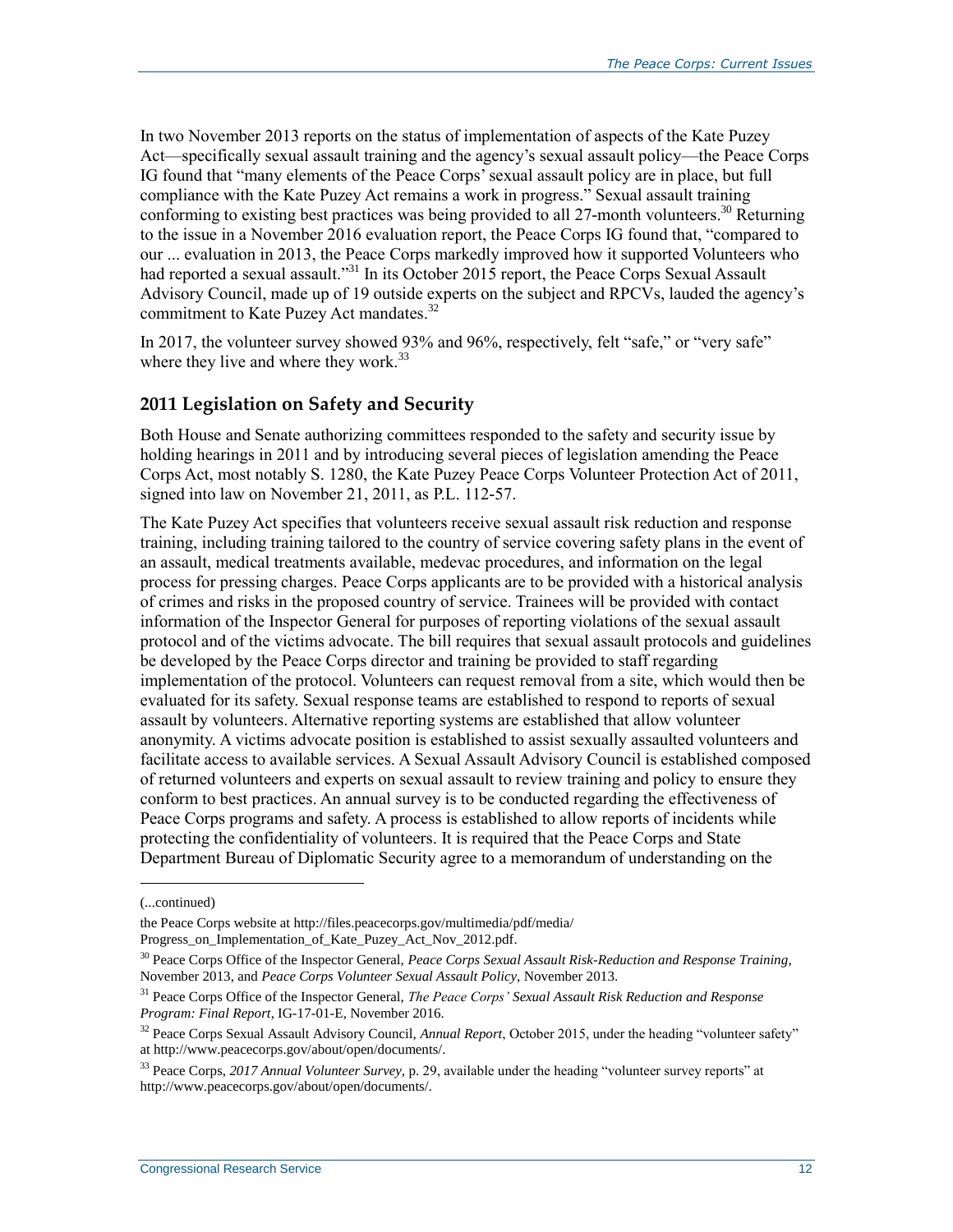duties and obligations of each with respect to protection of Peace Corps volunteers and staff. And, a report on safety and security is to be submitted annually to Congress.

#### **Instability, Terrorism, and Evacuations**

The Peace Corps has been particularly concerned in recent years with threats of terrorism and civil strife and has responded by upgrading communications, testing emergency action plans, and other security measures. The Peace Corps addresses these larger security concerns, including natural disasters or civil unrest, through country-specific Emergency Action Plans (EAP) that are to be in place in each Peace Corps country. The plan, to be tested and revised annually, defines roles and responsibilities for staff and volunteers, explains standard policies and procedures, and lists emergency contact information for every volunteer in country.

Evacuations and closure of missions to ensure the well-being of volunteers have constrained the growth of the Peace Corps. Since 2000, volunteers have been evacuated from at least 17 countries. Most often, evacuations were due to cases of political instability and civil unrest. In April 2012, volunteers were withdrawn from Mali and the program suspended in response to the political and security crisis in that country. It reopened in 2014, but was temporarily suspended again in November 2015 and officially suspended in January 2016. Niger has been similarly suspended since January 2011. Start-up of a new Peace Corps program in Tunisia was delayed due to the attack on the U.S. Embassy in that country in September 2012 and ongoing political and security uncertainties; the program was suspended in 2013. In 2014, programs were suspended in Kenya and Ukraine due to security concerns and in Guinea, Liberia, and Sierra Leone due to the Ebola outbreak. Peace Corps Response volunteers are currently serving in Liberia, and volunteers returned to Ukraine in May 2015, Guinea in January 2016, and Sierra Leone on March 2016. In February 2015, Peace Corps announced a suspension of its Jordan program due to the "current regional environment."

Crime is another factor in agency evacuation decisions. The Peace Corps suspended its 117 volunteer program in Kazakhstan in mid-November 2011 "based on a number of operational considerations," according to an agency press release. Volunteer reports suggest that rapes and terrorist attacks may be the specific cause.<sup>34</sup> Due to concerns regarding the prevalence of drug and organized crime-related violence in Central America, the Peace Corps announced in December 2011 that it would send no new volunteers to Honduras, Guatemala, and El Salvador while it conducted a review of its operations and the security environment in those locations. In the case of Honduras, serving volunteers were withdrawn on administrative leave and completed service while the review was ongoing. The review was completed in February 2012, and the program in Honduras was formally suspended in September 2012 and closed in FY2014. Peace Corps resumed sending new volunteers to Guatemala and El Salvador in 2013 at reduced levels. To address safety concerns in Guatemala and El Salvador, volunteer operations were consolidated in safer geographical areas, alternative volunteer transportation was devised, and training and support was enhanced. However, in January 2016, the El Salvador program was suspended due to an increase in violence in that country.

Despite the appeal of using Peace Corps volunteers to convey U.S. culture and values directly to the grassroots of Islamic countries, many of these countries of U.S. foreign policy interest might be considered unsafe for Americans over the foreseeable future. Nonetheless, it should be noted that, according to the Peace Corps, in FY2016, about 16% of all volunteers served in countries

 $34$  See Peace Corps Online, November 18, 2011, at http://peacecorpsonline.org/.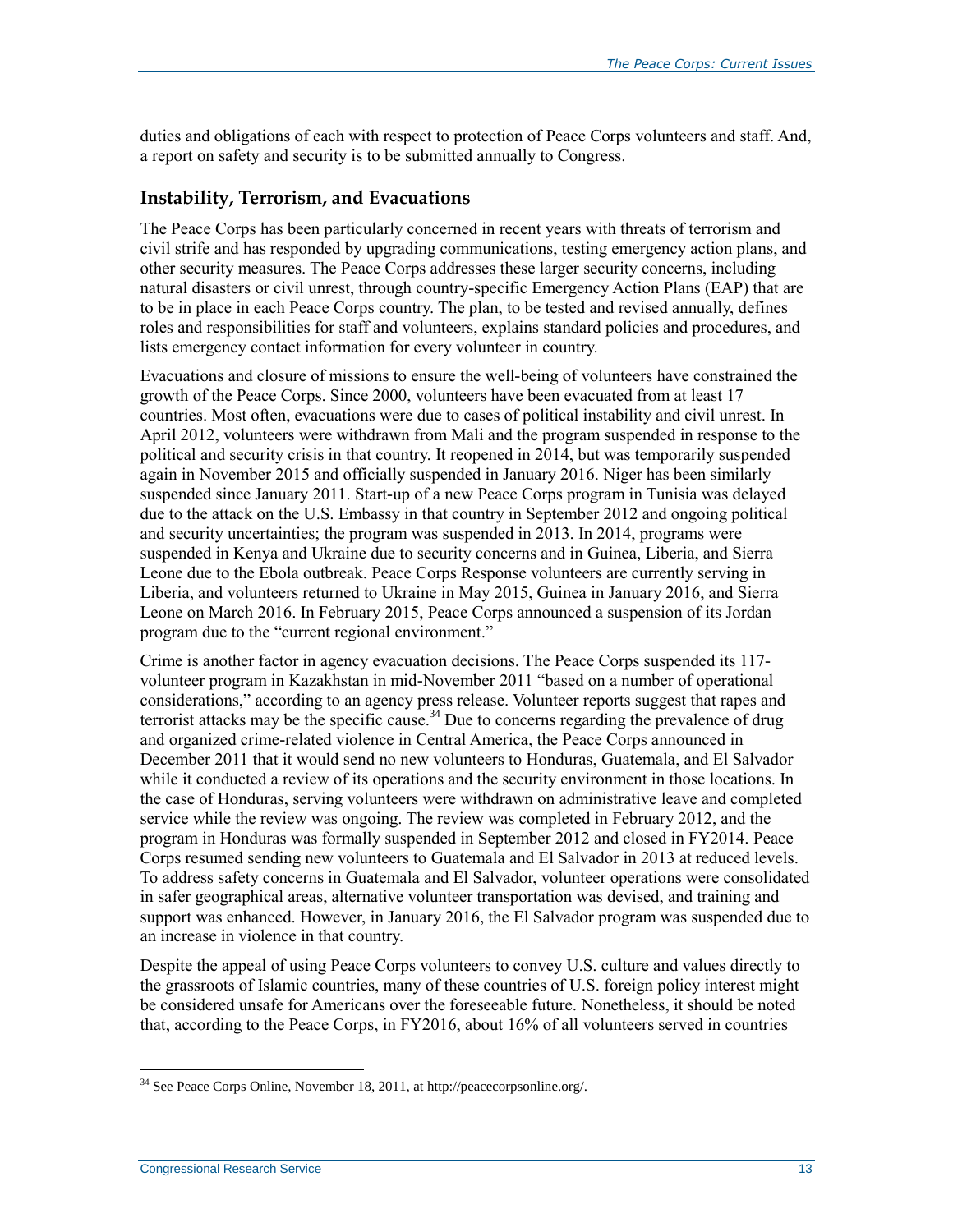with Muslim populations of over  $40\%$ .<sup>35</sup> In FY2010, the Peace Corps launched a program in Indonesia, the most populous Muslim country in the world. In general, the Peace Corps has argued that the close interpersonal relationship between volunteers and members of their host country community helps to make them safe.

#### **Volunteer Access to Abortion**

While the annual Peace Corps appropriations language since 1979 has prohibited funds from being used to pay for abortions, the Obama Administration's budget requests for FY2014 and succeeding years proposed language that would allow health insurance coverage for volunteers in cases of rape, incest, and when the mother's life is endangered. Opponents of the proposal argued that its adoption would be an expansion of abortion services by the federal government.<sup>36</sup>

The argument made for paying for abortions under the restricted circumstances is that private insurance offered to federal employees, including those administering the Peace Corps program, covers abortions in the case of rape, incest, and when the mother's life is endangered. Volunteers, however, are considered federal employees only for certain very narrowly defined purposes such as legal liability, baggage transport, and check cashing eligibility. Abortions therefore can be excluded from volunteer health care although all other care—primary care, hospitalization, medical evacuation, all prescriptions including birth control and dental care needs—is provided directly by the Peace Corps either through its Medical Officer or insurance.<sup>37</sup>

Authorization legislation reflecting the Administration's 2013 proposal that would have amended the Peace Corps Act to apply the same abortion restrictions to volunteer health care insurance as currently apply to federal employee health plans was introduced in both House and Senate in the 113th Congress—S. 813 (Lautenberg), H.R. 4578 (Lowey), and S. 2291 (Shaheen). No similar authorization was introduced in the  $114<sup>th</sup>$  or  $115<sup>th</sup>$  Congresses.

The Consolidated and Further Continuing Appropriations Act, 2015 (H.R. 83, P.L. 113-235, Division J), contained a provision that would allow exceptions to the prohibition on funding abortions in the case of rape, incest, or endangerment to the life of the mother. However, as appropriations language, the provision applied only to FY2015 funding. The provision has been repeated in the years since then, including the FY2018 Consolidated Appropriations Act (P.L. 115-141, Division K).

### **Volunteer Health Care**

Periodically, concerns have been raised regarding the quality of health care provided to volunteers during service as well as health care benefits offered to RPCVs who have illnesses connected to their service.

The Peace Corps provides serving volunteers with comprehensive health care—routine care provided by a medical officer at each post and emergency care provided as deemed advisable, including medical evacuation to the United States. The agency has taken a number of steps in recent years to improve the quality of this care—providing direct communication between

<sup>&</sup>lt;sup>35</sup> Data provided by Peace Corps to CRS.

<sup>36</sup> Lisa Rein, "Peace Corps Volunteers Could Get Health Insurance Coverage for Abortions," *Washington Post*, April 26, 2013.

<sup>&</sup>lt;sup>37</sup> The Peace Corps' authorization language (P.L. 87-293, as amended, §5(e)) requires that Peace Corps provide health care to volunteers during service.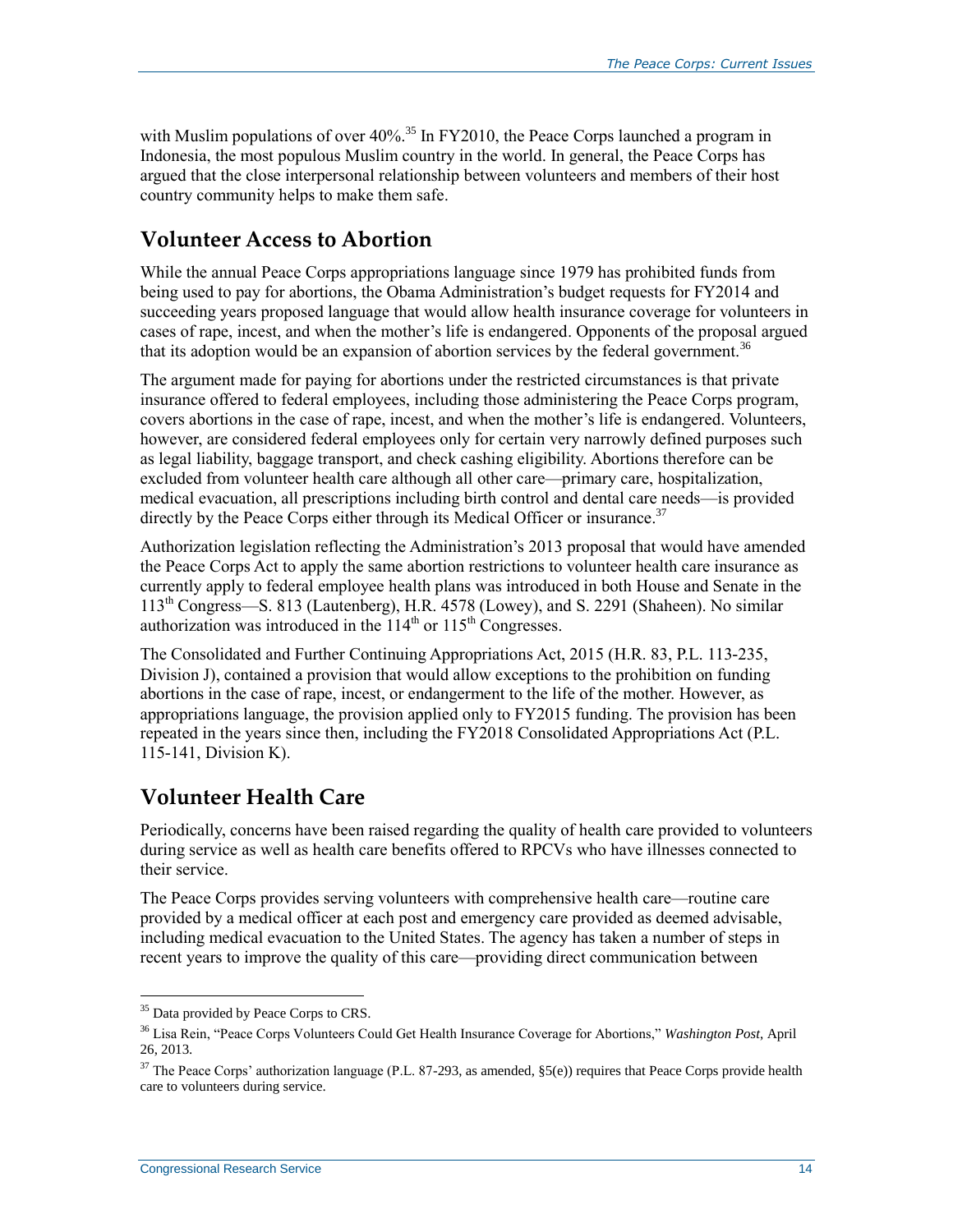volunteers and medical professionals at headquarters, improving the supervision and hiring of medical officers, initiating electronic medical records, and strengthening malaria prevention and treatment efforts, among other moves. The 2017 Volunteer Survey found 71% of volunteers satisfied or very satisfied with medical support provided by the Peace Corps.<sup>38</sup>

One concern of serving volunteers has been the use of mefloquine, an antimalarial medication that may incur serious side effects. In March 2015, a former volunteer sued the Peace Corps for providing the drug without appropriate warnings. The Peace Corps disputes this point and further notes that its policy is to monitor closely for tolerance and to offer changes in medication if requested.<sup>39</sup>

RPCVs with maladies attributable to their Peace Corps service have long complained of inadequate support from Peace Corps and considerable frustration trying to obtain the health services for which they are eligible. Former volunteers with volunteer-related health problems are supposed to file claims under the Federal Employees' Compensation Act (FECA) and work with the Department of Labor (DOL) Office of Workers' Compensation Programs (OWCP) to have those claims adjudicated. The Peace Corps itself is responsible for reimbursing DOL. The length and complexity of the established process, compounded by OWCP's perceived lack of understanding of volunteer service and the types of illnesses characteristic of work in developing nations, are particular concerns of affected RPCVs.<sup>40</sup>

To address these concerns, the Peace Corps in recent years has hired staff to assist volunteers with their claims and attempted to strengthen communication with DOL and shorten the claims process. In November 2015, a Healthcare Task Force, established by the Peace Corps, offered a proposed set of actions based on 28 recommendations previously made by GAO, Peace Corps, and nongovernment interest groups. Among other steps, the Task Force suggested that the Peace Corps seek legislation to raise the ceiling on disability compensation, improve explanation of postservice health benefits to volunteers and RPCVs, and provide greater assistance to volunteers on postservice options regarding accessibility to insurance under the Affordable Care Act.<sup>41</sup> The Sam Farr Peace Corps Enhancement Act (H.R. 2259) includes a provision raising the ceiling on disability compensation and puts some restrictions on the use of mefloquine, among other issues.

#### **The Five-Year Rule**

 $\overline{a}$ 

The five-year rule is an issue long discussed in the Peace Corps community and periodically addressed by Congress. It is the subject of a 2012 report by the agency's Office of the Inspector General (OIG) that suggests Congress may again have a role to play.<sup>42</sup> And it is repeatedly noted

<sup>38</sup> Peace Corps, *2017 Annual Volunteer Survey Results: Global Tabular Report*, February 2018, p. 38.

<sup>39</sup> Joe Palazzolo, "Former Peace Corps Volunteer Sues Over Malaria Drug," *Wall Street Journal,* March 27, 2015; Peace Corps, *Recommendations to the Peace Corps Director from the Post-Service Healthcare Task Force*, November 30, 2015, Appendix II, at http://www.peacecorps.gov/about/policies/docs/.

<sup>40</sup> GAO, *Returned Peace Corps Volunteers: Labor and Peace Corps Need Joint Approach to Monitor Access to and Quality of Health Care Benefits*, GAO-13-27, November 2012; GAO, *Workers' Compensation: Health Benefits Programs for Peace Corps Volunteers and for Employees of U.S. Agency for International Development Contractors*, GAO-16-28R, October 30, 2015.

<sup>41</sup> Peace Corps, *Recommendations to the Peace Corps Director from the Post-Service Healthcare Task Force*, November 30, 2015, at http://www.peacecorps.gov/about/policies/docs/.

<sup>42</sup> Peace Corps Office of the Inspector General, *Final Evaluation Report: Impacts of the Five-Year Rule on Operations of the Peace Corps,* IG-12-05-E, June 2012.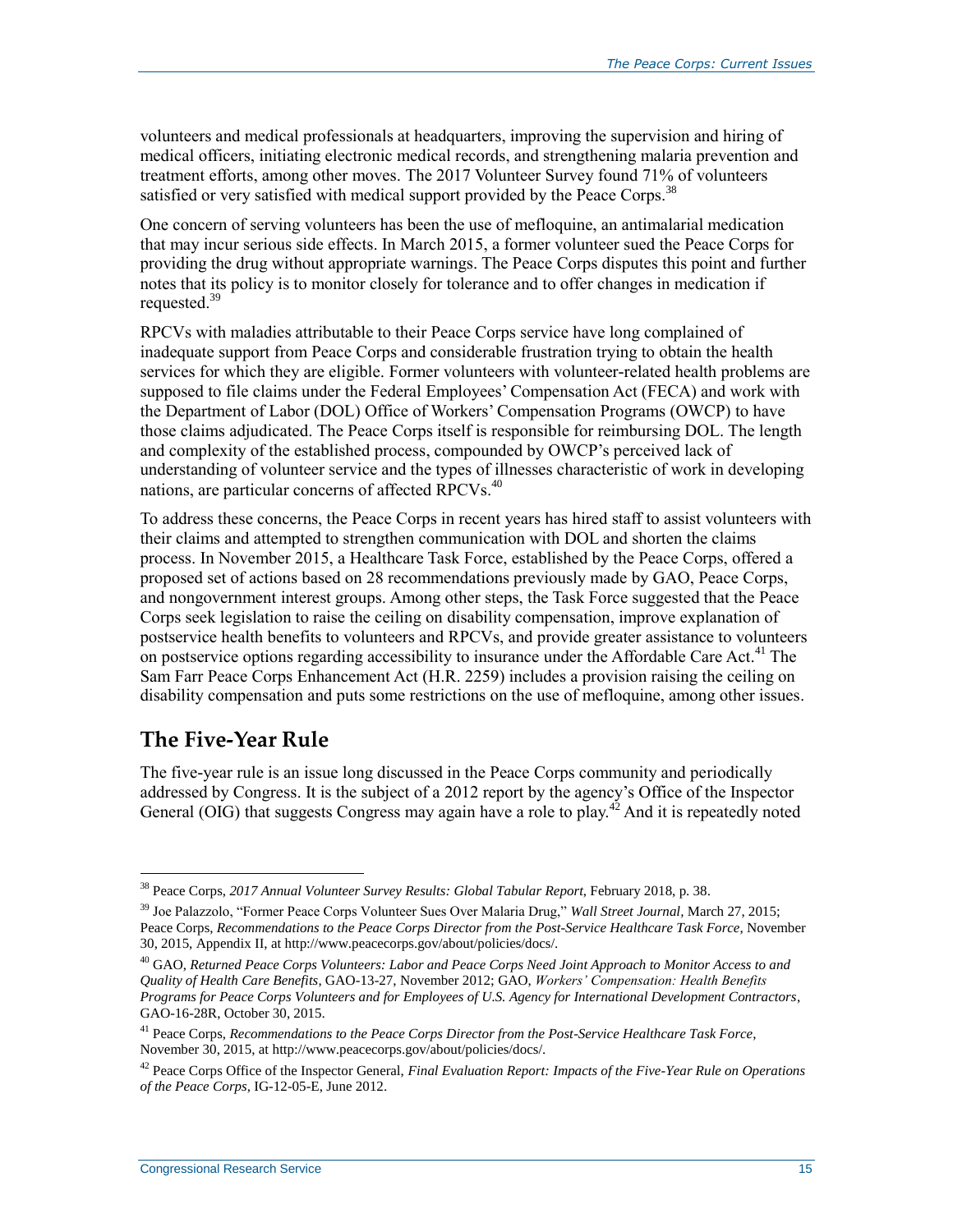as a cause of excessive personnel turnover in the OIG's annual statement of management and performance challenges.<sup>43</sup>

The five-year rule, which became law in August 1965 in an amendment to Section 7(a) of the Peace Corps Act (P.L. 87-293, as amended), limits most Peace Corps staff to five years' employment. The same amendment allows a one-year extension if personally approved by the Director. A subsequent amendment in 1985 permits 15% of U.S. direct hires a further extension of two and a half years, meaning that these individuals could be employed for a total of eight and a half years. In addition, staff can only leave the Peace Corps and be rehired after an amount of time equal to their preceding term of service has passed, in effect limiting a route around the rule. The five-year rule does not apply to personal service contractors or foreign nationals. Direct hire staff involved in the safety of volunteers, including the new victims advocate position, and the Inspector General and OIG staff are also exempt as a result of congressional action in the FY2004 appropriations (P.L. 108-199) and the 2011 Kate Puzey Volunteer Protection Act, respectively.

Implementation of the five-year rule is seen to have had both positive and negative effects on the performance of the Peace Corps. Positive aspects are to a large extent those associated with the original arguments in favor of the rule's adoption; they continue to have force. Negative aspects following adoption of the rule have driven the addition of limited extensions and exemptions to its application. But they continue to cause concern.

**Positive features** of the five-year rule possibly include that it

- creates a workforce generally perceived as vibrant, youthful, and energetic;
- because of high turnover, permits the hiring of more returned Peace Corps volunteers (53% of all direct hires between 2000 and 2010 were RPCVs and 78% of overseas leadership posts), whose recent experience in the field provides highquality policy input;
- generates a flow of staff departing for other international agencies that increases the influence of the Peace Corps on foreign policy, a benefit originally suggested by Sargent Shriver;
- facilitates removal of poorly performing staff;
- provides a performance incentive for currently serving volunteers who might in the future want to obtain employment in the agency; and
- creates possible cost savings from not accruing long-term salary and benefit obligations.

**Negative features** of the five-year rule largely derive from the higher turnover and short tenure of staff. Instead of a turnover of 20% each year, implied by the five-year rule, the actual rate is much higher—25% to 33% each year since 2004 according to the OIG, quadruple that of the rest of the federal government. The average length of service is three years. These figures suggest that individuals are looking outside of the Peace Corps for more stable employment long before their term expires. The possible resulting negative impact includes

- poor institutional memory;
- frequent staffing vacancies;
- no long-term career incentives to encourage high performance;

<sup>43</sup> Peace Corps Office of the Inspector General, *Management and Performance Challenges, Fiscal Year 2017,* at https://www.peacecorps.gov/about/inspector-general/reports/.